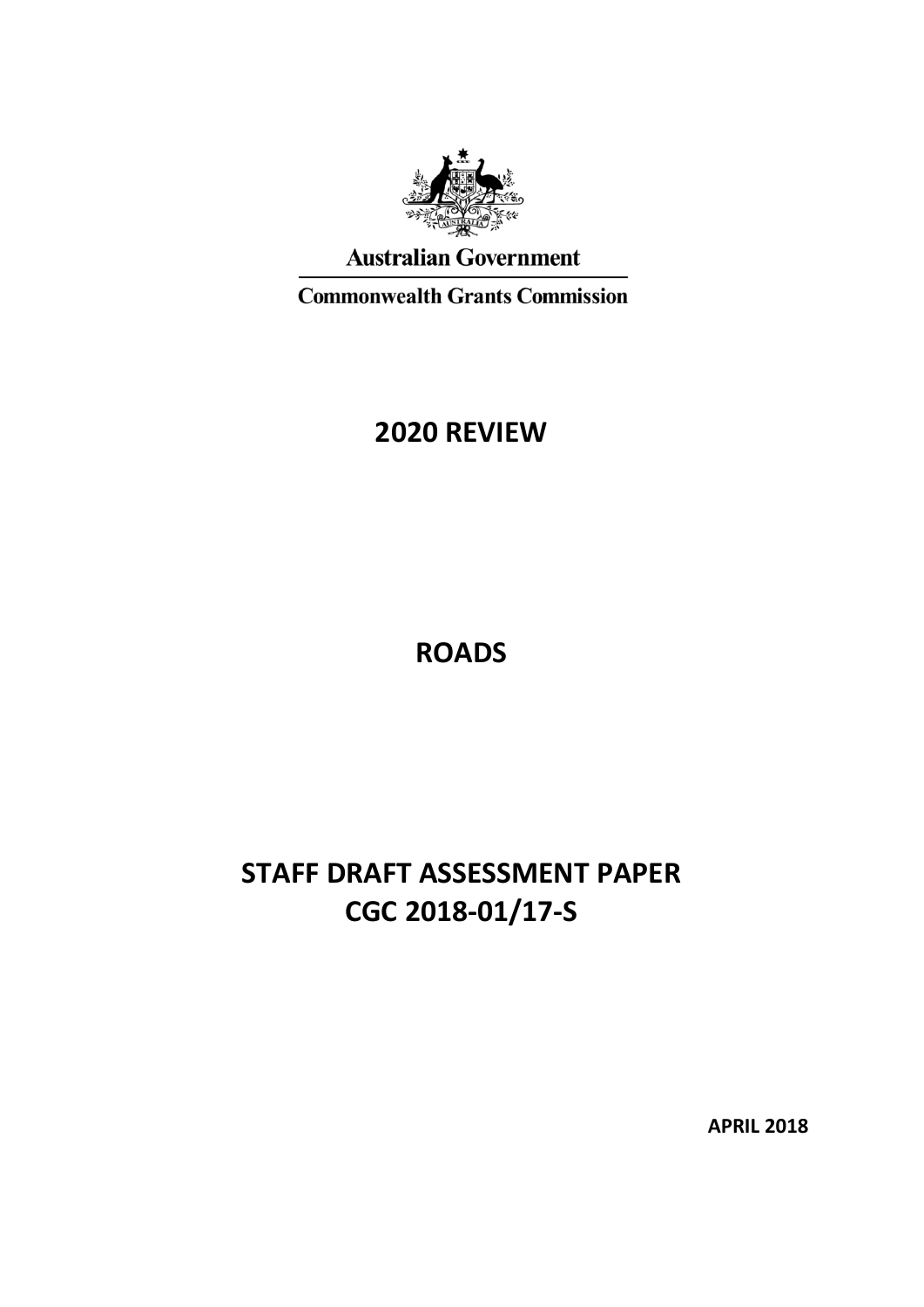| Paper issued               | 20 April 2018                                                                                                                                                                                                                                           |
|----------------------------|---------------------------------------------------------------------------------------------------------------------------------------------------------------------------------------------------------------------------------------------------------|
| Commission contact officer | Kathleen Morris, (02) 6229 8863,<br>kathleen.morris@cgc.gov.au                                                                                                                                                                                          |
| Submissions sought by      | 31 August 2018.                                                                                                                                                                                                                                         |
|                            | Submissions should be emailed in Word format to<br>secretary@cgc.gov.au.                                                                                                                                                                                |
|                            | Submissions of more than 10 pages in length should include a<br>summary section.                                                                                                                                                                        |
| Confidential material      | It is the Commission's normal practice to make State<br>submissions available on its website under the CC BY licence,<br>allowing free use of content by third parties.                                                                                 |
|                            | Further information on the CC BY licence can be found on the<br>Creative Commons website (http://creativecommons.org).                                                                                                                                  |
|                            | Confidential material contained in submissions must be<br>clearly identified or included in separate attachments, and<br>details provided in the covering email. Identified confidential<br>material will not be published on the Commission's website. |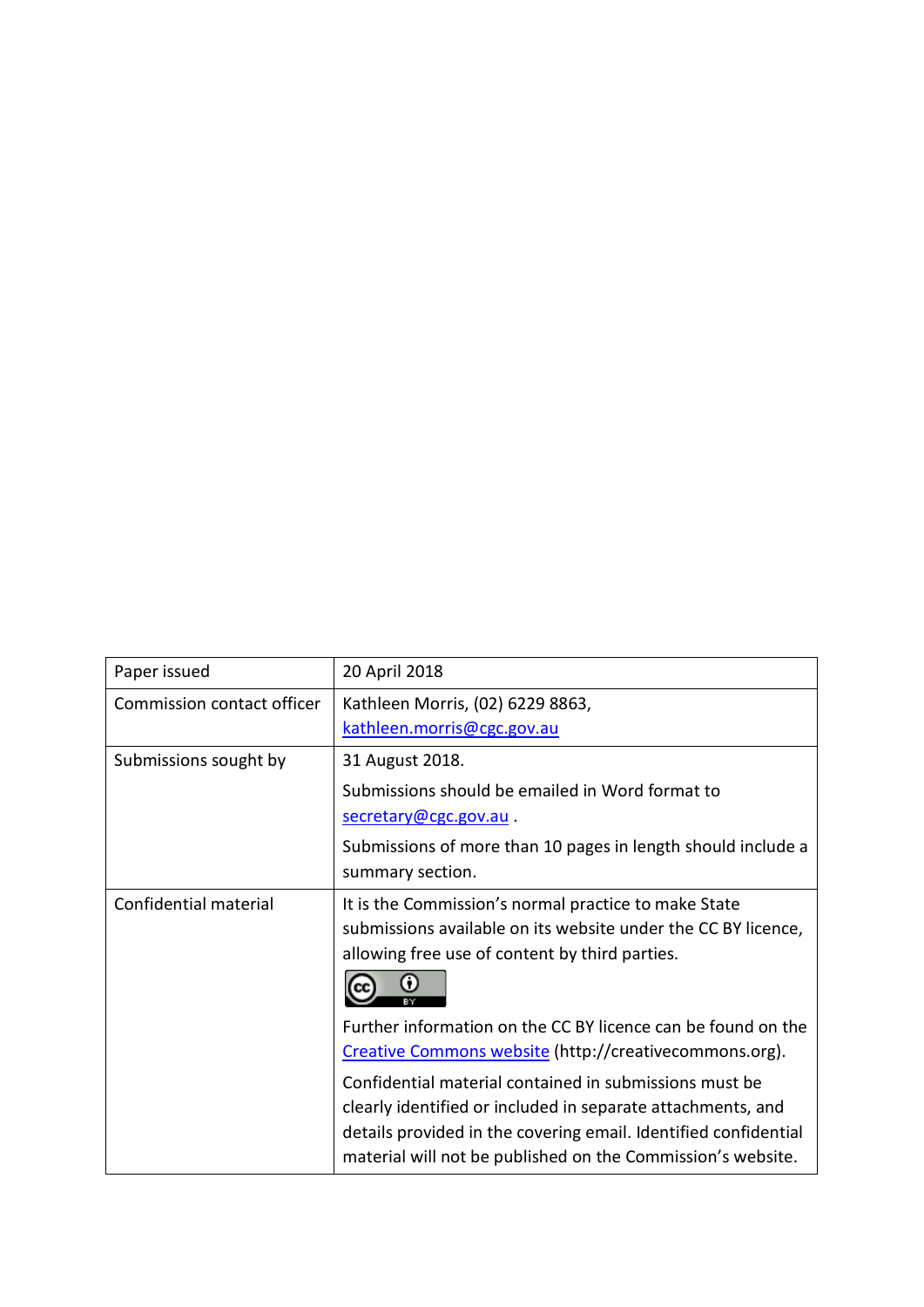# **CONTENTS**

| <b>ROADS</b>                                                      | 1              |
|-------------------------------------------------------------------|----------------|
| <b>2015 REVIEW APPROACH</b>                                       | 1              |
| Services included in this category                                | 1              |
| Category and component expenses                                   | $\mathbf 1$    |
| The roads task                                                    | $\overline{2}$ |
| Data sources and assessment methods                               | 3              |
| <b>GST</b> redistribution                                         | 8              |
| <b>ISSUES AND ANALYSIS</b>                                        | 8              |
| Rural road length                                                 | 9              |
| Urban road length                                                 | 13             |
| Local road length                                                 | 14             |
| Road use - traffic volume and heavy vehicle use                   | 16             |
| <b>Bridges and tunnels</b>                                        | 19             |
| Other services                                                    | 20             |
| National network roads                                            | 21             |
| Investment                                                        | 23             |
| OTHER ISSUES CONSIDERED AND SETTLED                               | 23             |
| Physical environment                                              | 23             |
| Location factor                                                   | 24             |
| User charges                                                      | 24             |
| <b>CONCLUSION AND WAY FORWARD</b>                                 | 24             |
| Proposed assessment structure                                     | 25             |
| Data / information sought from States                             | 26             |
| <b>ATTACHMENT A: ROAD LENGTH DATA SOURCE RESEARCH</b>             | 28             |
| ATTACHMENT B: AUSTROADS ROAD ASSET DATA STANDARD - DRAFT PRIORITY |                |
| <b>HARMONISATION SUBSET</b>                                       | 31             |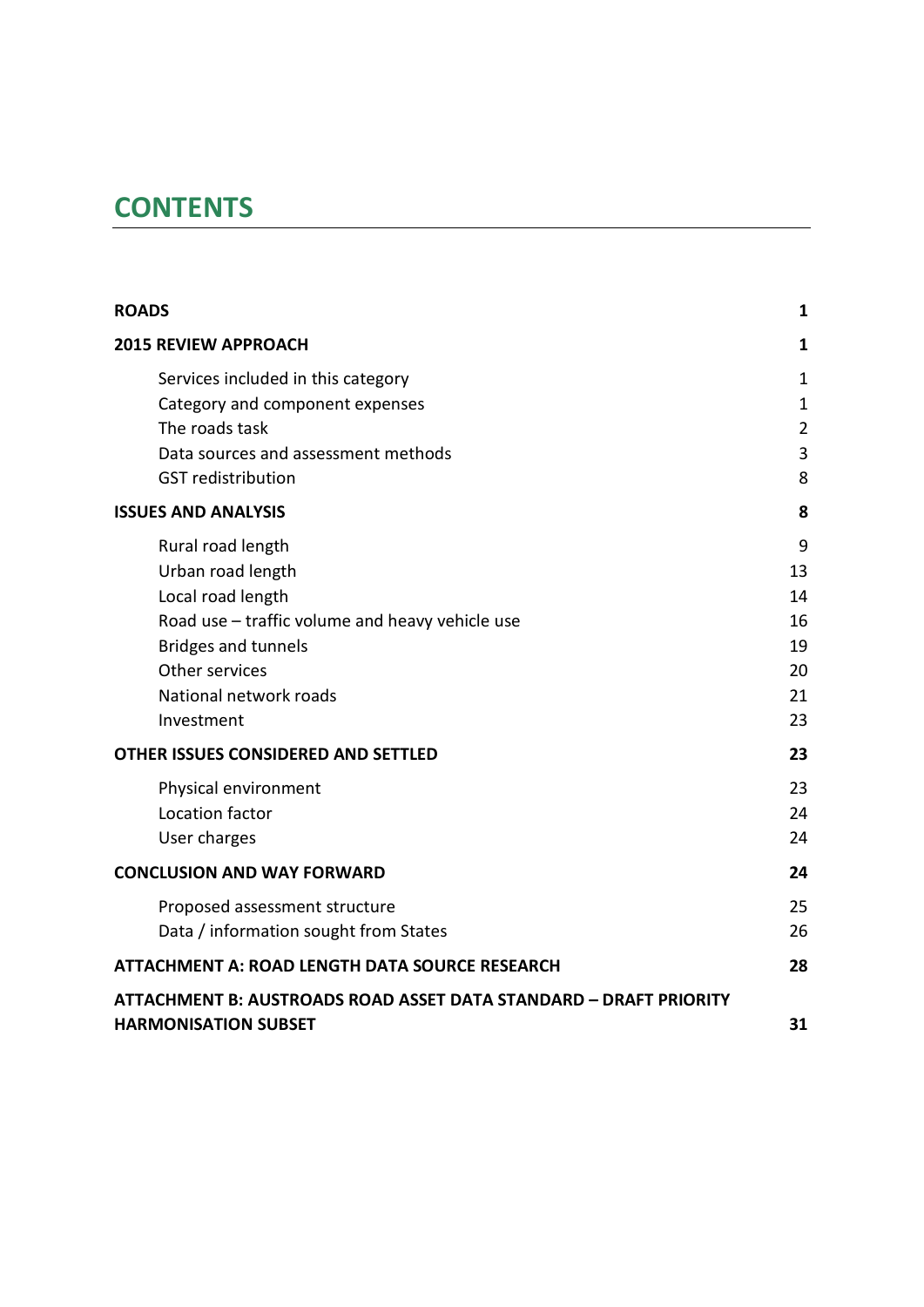# <span id="page-3-0"></span>**ROADS**

1 This paper provides the Commission staff proposals for the assessments of roads expenses and investment for the 2020 Review. Expenses are assessed in the Roads category. Roads investment is a component of the Investment category.

## <span id="page-3-1"></span>**2015 REVIEW APPROACH**

## <span id="page-3-2"></span>**Services included in this category**

- 2 The Roads category comprises expenses on:
	- the maintenance and rehabilitation of roads, bridges and tunnels
	- road safety, traffic management and other transport activities (such as driver licensing, motor vehicle registration, heavy vehicle regulation and road transport planning administration).
- 3 Road construction (investment) and depreciation expenses are assessed in the Investment and Depreciation categories.

## <span id="page-3-3"></span>**Category and component expenses**

- 4 The Roads category is assessed in five components:
	- rural roads
	- urban roads
	- local roads
	- bridges
	- other services.
- 5 [Table 1](#page-4-1) shows that the dominant expenses are the provision of rural and urban roads, representing 38% and 32% respectively of the total category expense.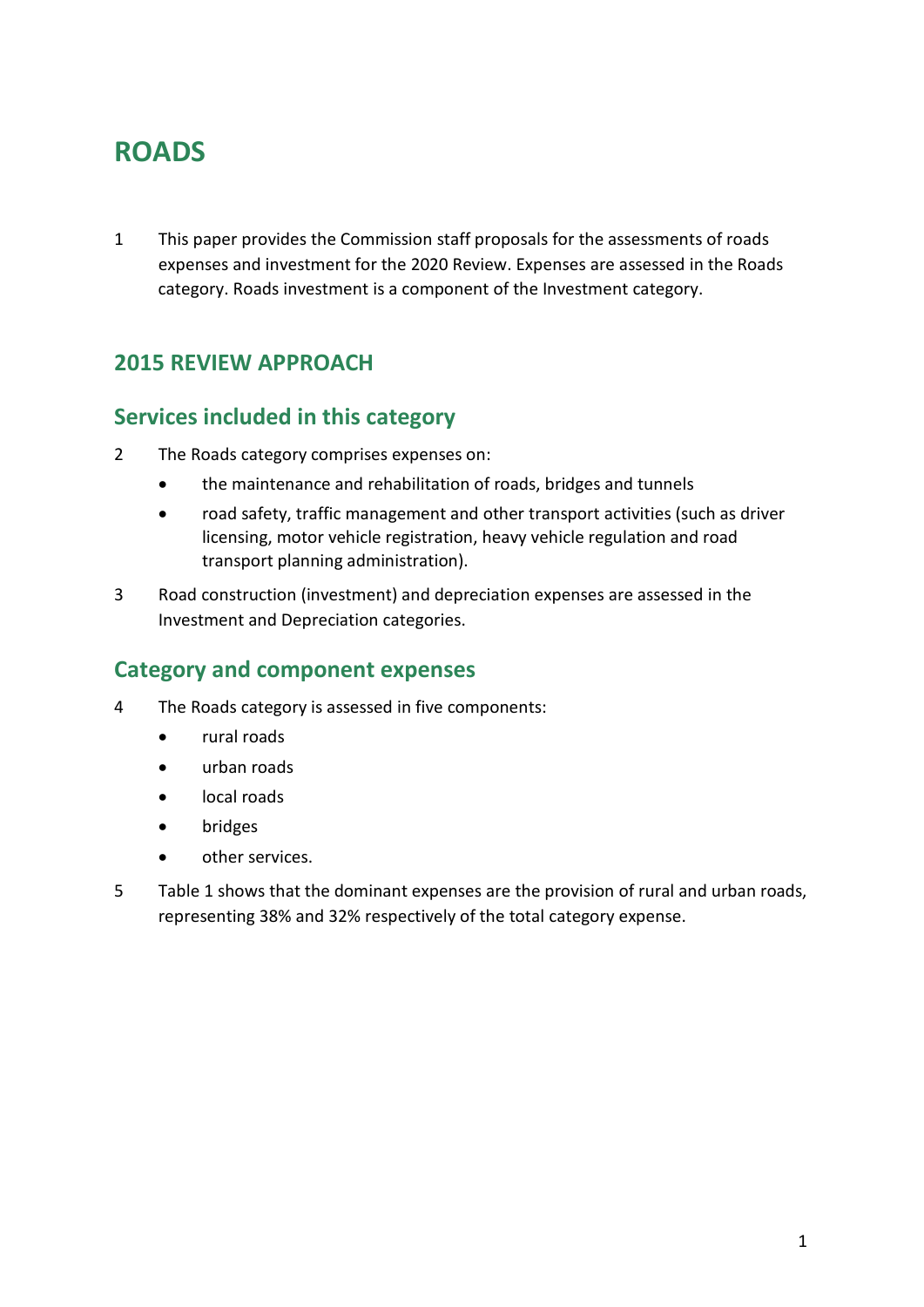|                | Amount  | Proportion of total expenses |
|----------------|---------|------------------------------|
|                | \$m     | %                            |
| Rural roads    | 2618    | 38                           |
| Urban roads    | 2 1 7 7 | 32                           |
| Local roads    | 370     | 5                            |
| <b>Bridges</b> | 314     | 5                            |
| Other services | 1377    | 20                           |
| Total          | 6856    | 100                          |

### <span id="page-4-1"></span>**Table 1 Roads category expenses by component, 2016-17**

Source: Commission estimates based on State-provided data, 2018 Update.

6 [Table 2](#page-4-2) shows roads investment. Urban roads investment represents 76% of total roads investment.

### <span id="page-4-2"></span>**Table 2 Roads investment, 2016-17**

|             | Amount  | Proportion of total expenses |
|-------------|---------|------------------------------|
|             | \$m     | %                            |
| Rural roads | 790     | 24                           |
| Urban roads | 2471    | 76                           |
| Total       | 3 2 6 1 | 100                          |

<span id="page-4-0"></span>Source: Commission estimates based on State-provided data, 2018 Update.

## **The roads task**

- 7 All three levels of government fund the roads network, and State and local governments manage the network. The main roads are usually managed by the State governments. Roads of lesser significance in both urban and rural areas are typically the responsibility of local governments. The allocation of road management responsibilities between State and local governments is not based on an agreed standard but is generally due to historical policy decisions. As a result, the allocation varies from State to State.
- 8 In providing rural and urban roads, States are faced with differential spending needs due to differences in the following factors.
	- **The length of the road network.** Every kilometre of road regardless of its use needs some maintenance work due to climatic and other factors. Hence, States with more road length due to, say, large rural areas need to spend more on maintenance and repairs than other States. For example, the ACT is a compact jurisdiction where the road network comprises mostly roads within the Canberra urban area. By contrast, Queensland has a large road network. It has a large network of urban roads because of its many urban population centres. Furthermore, since those centres are scattered across a large land area, it also has a large network of rural roads connecting them.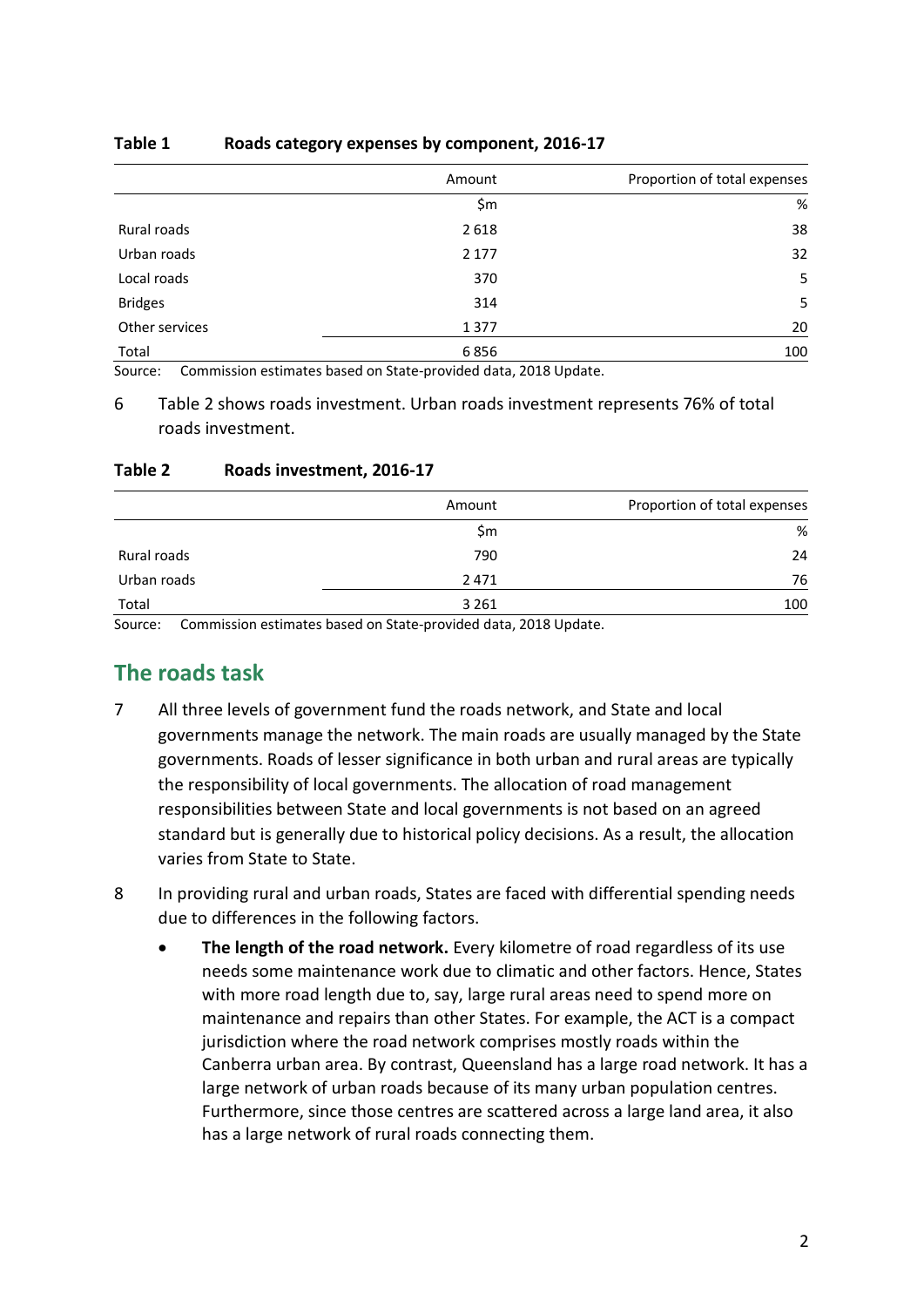- **Traffic volume.** Roads in densely populated urban areas carry large volumes of traffic. Such roads require more maintenance to overcome the wear and tear caused by that traffic, notwithstanding that the original specifications for their construction would have taken some account of the expected traffic levels. Hence, the cost of maintaining urban roads is likely to differ from that of maintaining rural roads — the latter may span large distances but carry smaller traffic volumes. Furthermore, the high traffic volumes in urban areas require States to install and maintain extra traffic control and safety measures (such as signage and traffic lights).
- **Heavy vehicle use.** Heavy vehicles cause greater pavement wear and tear than other vehicles, which requires additional maintenance to restore the pavement to acceptable service standards. States with greater heavy vehicle use incur higher maintenance costs.
- 9 In some areas (usually sparsely populated ones), States manage roads that would normally be classified as local roads or they contribute extra funds to help maintain them. This is typically because a local government does not exist or because it does not have the financial capacity to support those roads.
- 10 States are also required to fund and maintain particular structures as part of their road network, most notably bridges. Bridge structures may be required due to geographical features such as waterways or for roads passing over the path of railways and other roads.
- 11 Other road related expenses, such as those associated with corporate services, driver licensing and vehicle registration, may be affected by other influences including population composition and relative wage levels.

## <span id="page-5-0"></span>**Data sources and assessment methods**

### *Rural and urban roads*

- 12 **Road length.** The Commission developed different methods for the assessment of needs associated with rural and urban road length because it considered their maintenance costs per kilometre were materially different.
	- For rural road length, the Commission developed a mapping algorithm in the 2010 Review, which calculates the length of roads connecting neighbouring localities larger than 400 persons by the fastest route. It did so to ensure the measured lengths were policy neutral and not affected by differences in State policies on the allocation of responsibility for roads between State and local governments or policies on when and where roads were built.

The locality size threshold of 400 was chosen because geospatial data at the time were not sufficiently reliable for localities with a lower population.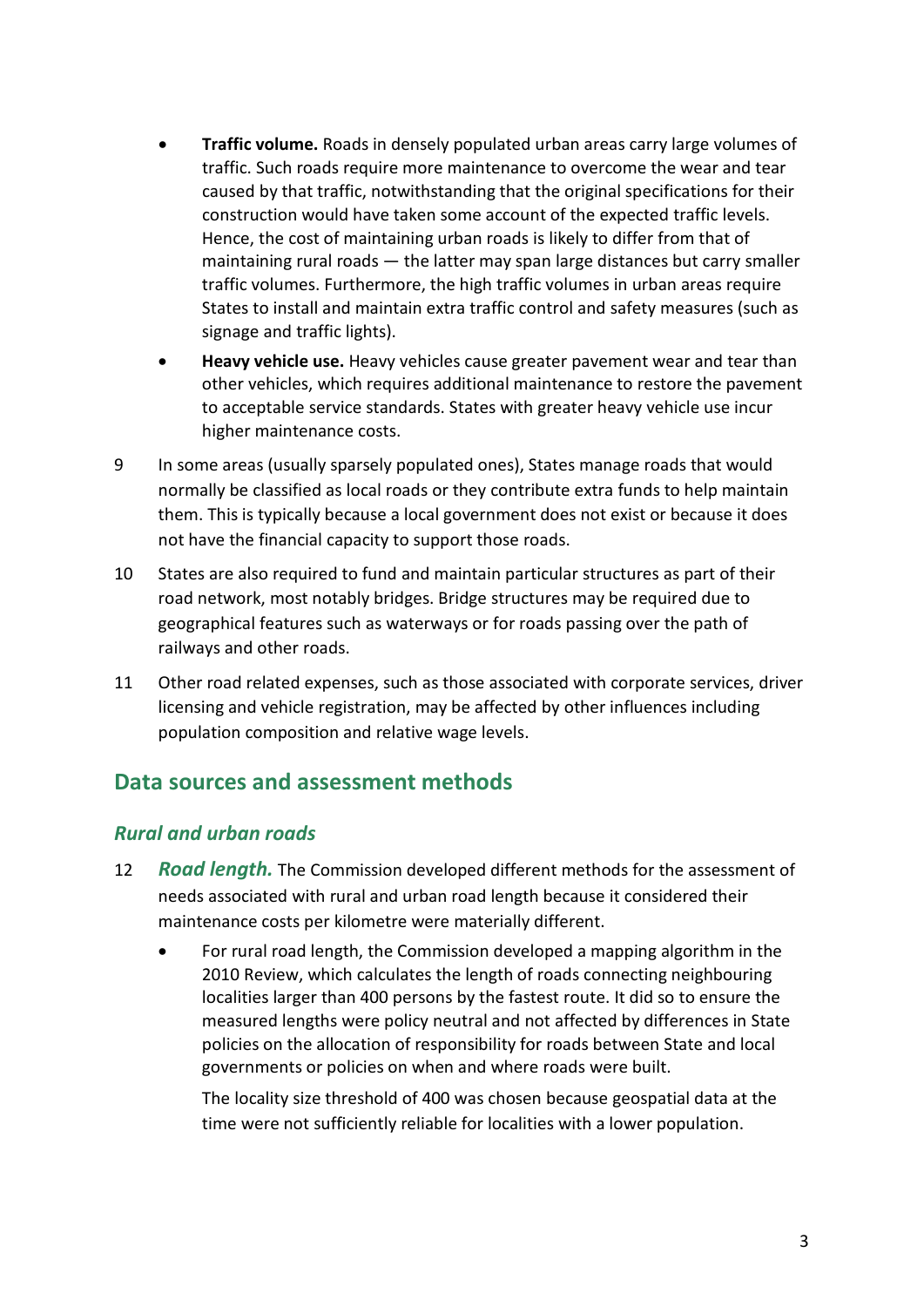The Commission treated minor rural roads identified by the mapping algorithm as unsealed roads. All other mapped roads, such as freeways, highways or main roads, were treated as sealed roads. The maintenance cost of unsealed roads was set at half that of a sealed road.

- For urban roads, a suitable policy neutral measure of State managed roads could not be developed. The Commission, therefore, used urban population as a proxy measure. Urban centres were defined as those with population over 40 000. The 40 000 threshold was chosen because it aligned with the ABS definition of urban centres in the *Survey of Motor Vehicle Use (SMVU)*.
- 13 *Traffic volume.* The traffic volume disability was assessed separately for urban and rural roads. The assessments used data on traffic volumes (measured in terms of total vehicle kilometres travelled (VKT)) in urban and rural areas obtained from the Bureau of Infrastructure, Transport and Regional Economics (BITRE).
- [1](#page-6-0)4 The BITRE traffic volume data are themselves based on the ABS' SMVU.<sup>1</sup> However, BITRE adjust the SMVU data<sup>2</sup> and smooth it using averages from several survey years. BITRE also make adjustments to remove data relating to travel on local roads and to split the data between travel on urban and rural roads (allowing for their separate assessment).
- 15 *Heavy vehicle traffic volume.* The data on total vehicle kilometres travelled measure the total distance travelled by all vehicles. In doing so, they treat a kilometre travelled by a car the same as a kilometre travelled by a heavy truck. Since heavy vehicles create a greater need for maintenance than cars, an extra assessment was necessary to allow for interstate differences in heavy vehicle use. This factor was assessed separately for urban and rural roads and was assessed in two steps.
	- Australian average gross mass (called 'trend AGM') details were calculated for each vehicle group by dividing Australian total average gross tonne-kilometres travelled (AGM-km) by total VKT. [Table](#page-7-0) 3 shows the trend AGM for each group of vehicles. Sub-dividing the data by vehicle type facilitated more accurate assessments because maintenance requirements tend to increase with vehicle size and weight.
	- The trend AGM for each group of vehicles was then multiplied by the VKT in each State to obtain State specific AGM-km.
- 16 As with the traffic volume measure, the heavy vehicle travel data were adjusted to remove travel on local roads and to split the data between urban and rural roads.

<span id="page-6-0"></span><sup>&</sup>lt;sup>1</sup> It uses the SMVU (ABS Cat. No. 9208.0) dataset 'Total distance travelled by area of operation'. This ensures the traffic data reflect all travel in a State, not just travel by vehicles registered in that State.

<span id="page-6-1"></span><sup>&</sup>lt;sup>2</sup> BITRE adjusts the SMVU data using data such as fuel sales, off-road use, fleet fuel use and traffic on monitored networks in cities.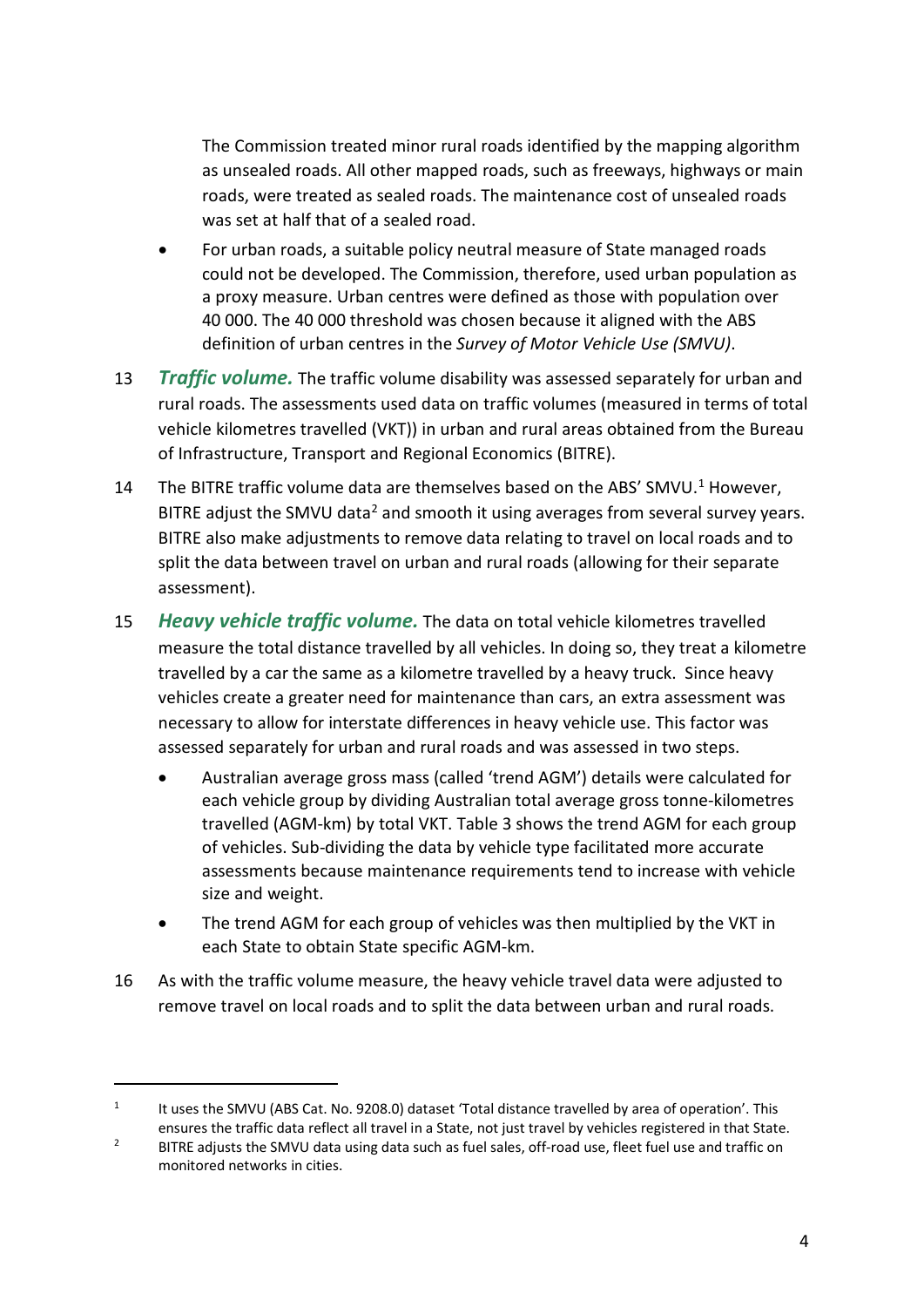### <span id="page-7-0"></span>**Table 3 Trend average gross mass by vehicle group**

| Vehicle group                                                                                                                                                                                                                          | Trend AGM |
|----------------------------------------------------------------------------------------------------------------------------------------------------------------------------------------------------------------------------------------|-----------|
|                                                                                                                                                                                                                                        |           |
| Passenger vehicles                                                                                                                                                                                                                     | 0.0       |
| Light commercial vehicles                                                                                                                                                                                                              | 1.9       |
| Rigid and other trucks                                                                                                                                                                                                                 | 8.7       |
| <b>Buses</b>                                                                                                                                                                                                                           | 9.9       |
| Articulated trucks                                                                                                                                                                                                                     | 42.7      |
| $\mathbf{A} \mathbf{I}$ , and the contract of the contract of the contract of the contract of the contract of the contract of the contract of the contract of the contract of the contract of the contract of the contract of the cont |           |

Note: Passenger vehicles trend AGM is set to zero because they are not considered heavy vehicles. Source: Commission calculation based on trend data from the National Transport Commission. The data were last updated in the 2016 Update.

### *Local roads*

- 17 The local roads assessment allows for interstate differences in the length of roads in sparsely populated remote and very remote areas. Those areas are considered most likely to be unincorporated or to be managed by a local government with insufficient population to support road maintenance.
- 18 A sparsely settled area was defined as one in a remote or very remote region with a population density of not more than one person per hundred square kilometres. The length of local roads in these areas was then identified.

### *Bridges*

19 The Commission was unable to reliably identify or measure an indicator of the underlying factors affecting the maintenance of bridges. As a result, the bridges component was assessed equal per capita (EPC). This assessment also includes spending on tunnels.

### *Other services*

20 As with the bridges component, the Commission was unable to identify a reliable measure of needs relating to the provision of other services. Therefore, the other services component was also assessed EPC.

### *Location factors*

21 The impact of differences in wage costs was recognised in all components. A regional cost disability was applied to the rural road length sub-component, to recognise that the costs of maintaining rural roads increase with increasing remoteness.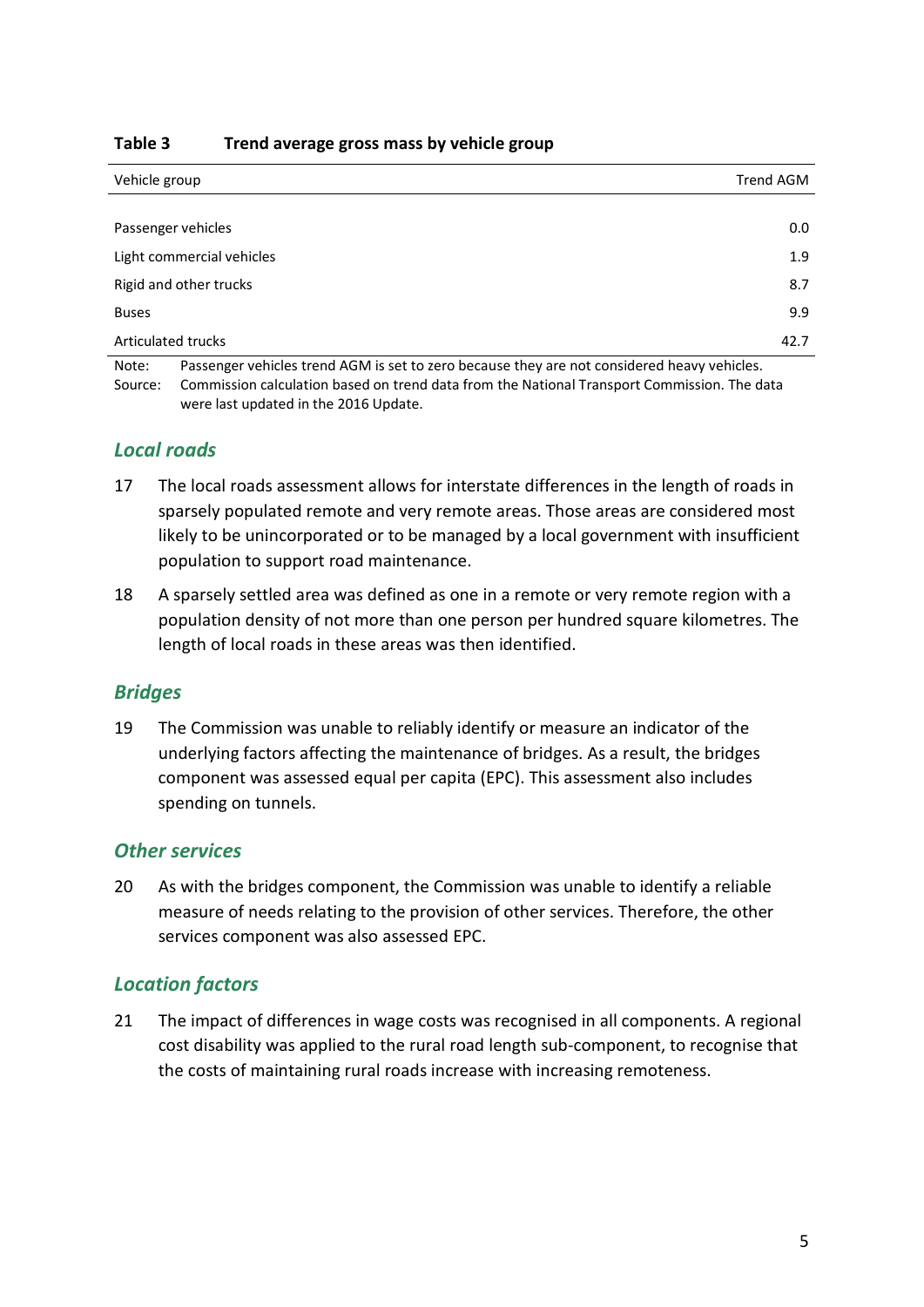### *Investment and depreciation assessments*

- 22 In the 2015 Review, roads investment was assessed in the Investment category. Separate assessments were made for urban roads and rural roads.
- 23 These allow for the assessment of the impact that the following interstate differences have on investment in road infrastructure:
	- the quantity of road infrastructure (capital stock) required through an assessment of road length, traffic volume and heavy vehicle use, and bridges
	- population growth
	- the cost of road infrastructure, through a capital cost factor that reflects the relative construction, wage and regional costs.
- 24 Local roads and other services had no effect on roads investment.
- 25 Depreciation of roads assets was assessed in the Depreciation category. The assessment was based on the roads capital stock factor used in the Investment assessment.

## *Component weights (recurrent and capital)*

26 Data on State expenses as reported to the National Transport Commission (NTC) were used to derive the component weights of the Roads category and for the urban and rural roads investment assessments. [Table 4](#page-9-0) shows the NTC categories and the Australia-wide total reported expenditure for each category in 2016-17.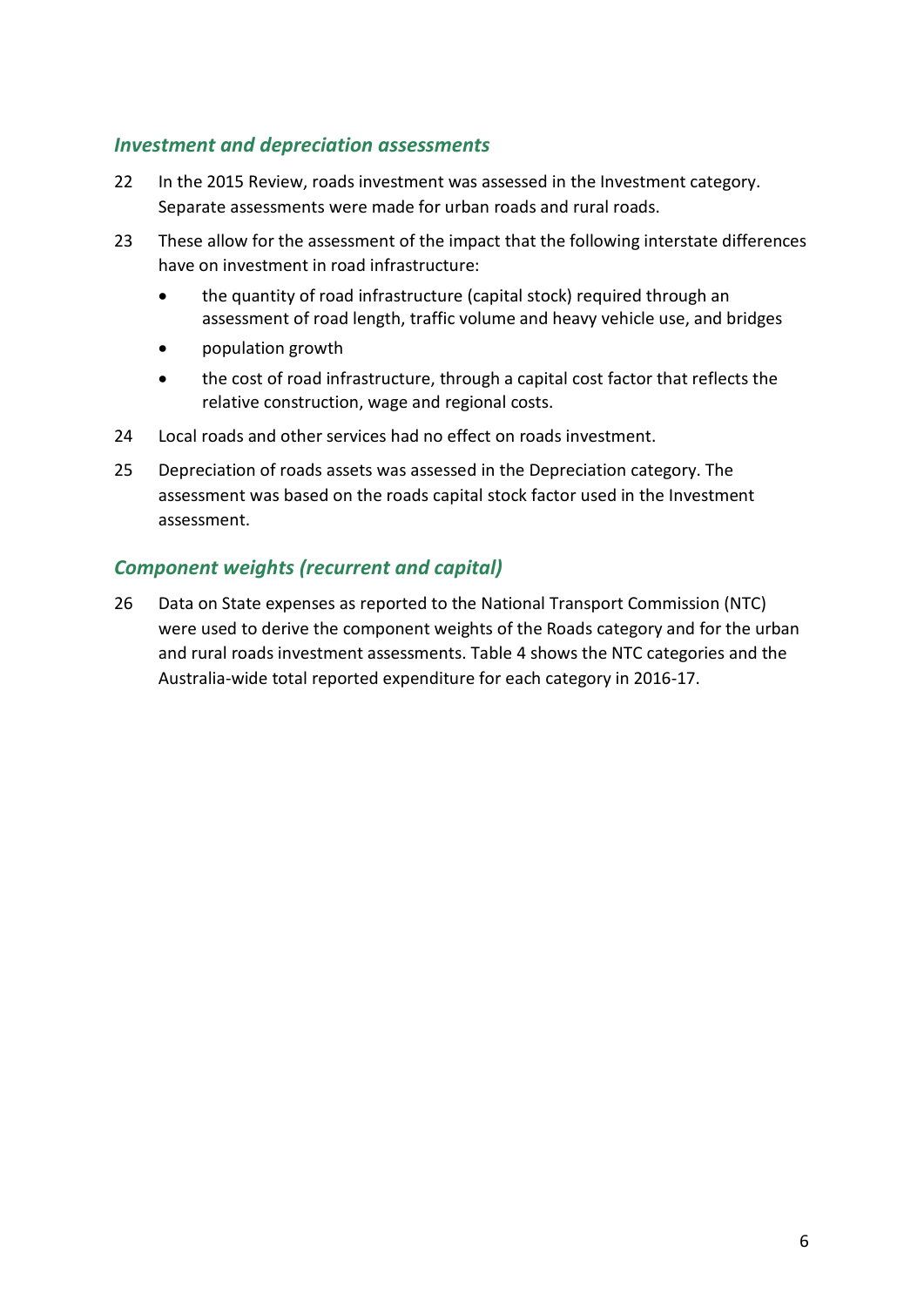|                                                                                                 | 2016-17 |
|-------------------------------------------------------------------------------------------------|---------|
|                                                                                                 | \$m     |
| A: Servicing and operating                                                                      | 785     |
| B: Road pavement and shoulder construction                                                      |         |
| <b>B1: Routine maintenance</b>                                                                  | 690     |
| B2: Periodic surface maintenance                                                                | 584     |
| C: Bridge maintenance/rehab                                                                     | 284     |
| D: Road rehabilitation                                                                          | 911     |
| E: Low-cost safety/traffic                                                                      | 1 1 9 7 |
| F: Asset extension/improvements                                                                 |         |
| F1: Pavement improvements                                                                       | 2006    |
| F2: Bridge improvements                                                                         | 1029    |
| F3: Land acquisition, earthworks, other extensions/improvement expenditure                      | 4 0 9 3 |
| G: Other miscellaneous activities                                                               |         |
| G1: Corporate services                                                                          | 709     |
| G2: Enforcement of heavy vehicle regulatory costs                                               | 169     |
| G3: Vehicle registration                                                                        | 339     |
| G4: Driver licensing                                                                            | 197     |
| G5: Loan servicing                                                                              | 42      |
| H: Other road-related payments                                                                  |         |
| H1: Financial assistance to councils for work on council managed arterials (a)                  | 447     |
| H2: Payments to councils for contract work on State managed roads (a)                           | 474     |
| H3: Spending on local access roads in unincorporated areas                                      | 15      |
| H4: Direct spending on council managed local access roads                                       | 218     |
| H5: Any other direct State spending on local access roads                                       | 102     |
| Loan servicing spending (G5) does not contribute to the component weight calculations.<br>Note: |         |

#### <span id="page-9-0"></span>**Table 4 NTC expenditure data, 2016-17**

(a) While the NTC reports these categories separately, the expenses are also included in the expenses for categories A to G. Hence, these expenses are double-counted in this presentation.

Source: State expenses reported to National Transport Commission (NTC) for 2016-17, NTC 2017.

### 27 The urban and rural roads components include expenses for:

- A: Servicing and operating
- B: Road pavement and shoulder construction
- D: Road rehabilitation
- E: Low-cost safety/traffic
- G2: Enforcement of heavy vehicle regulatory costs.
- 28 The local roads component includes:
	- H3: Spending on local access roads in unincorporated areas
	- H4: Direct spending on council managed local access roads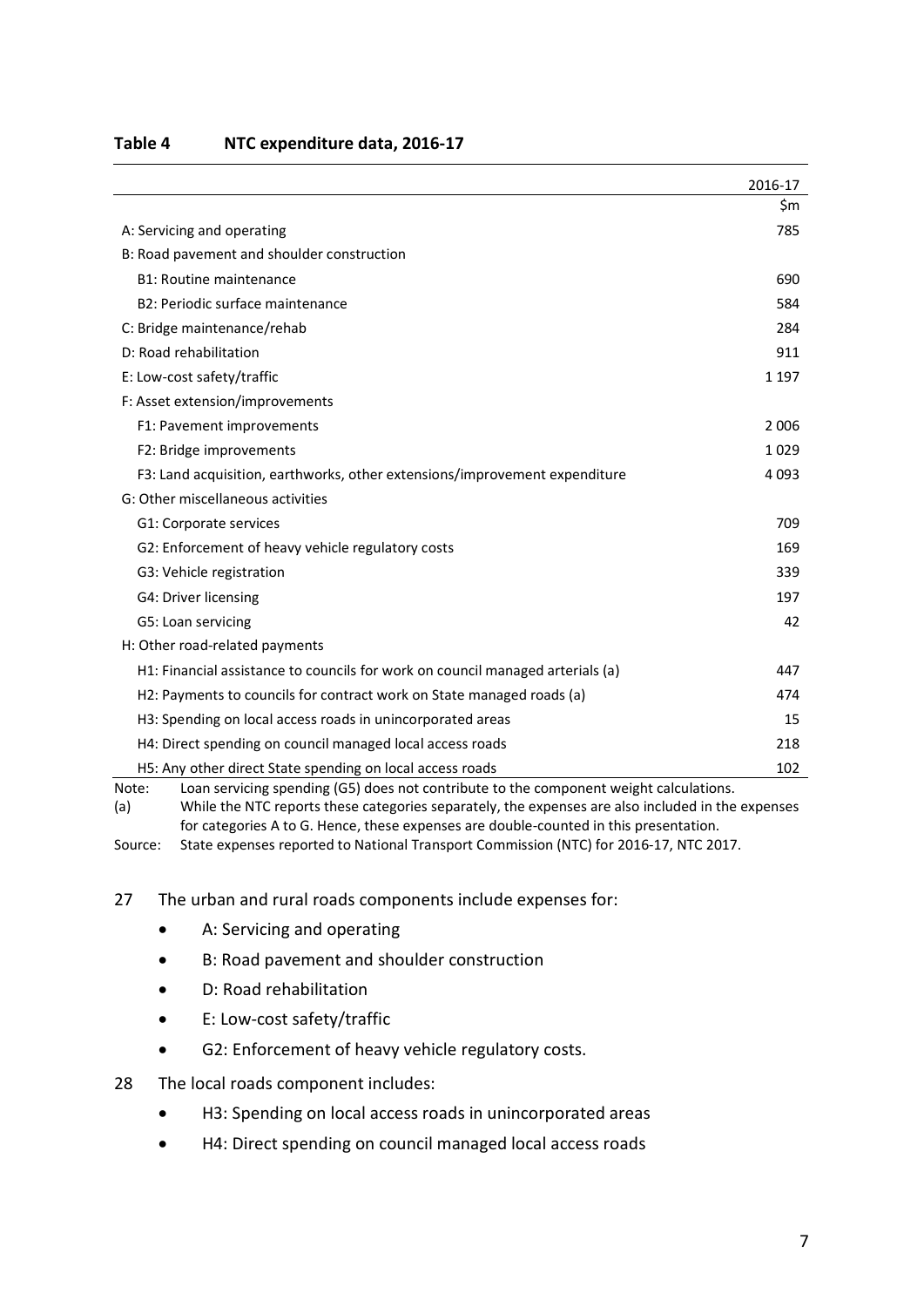- H5: Any other direct State spending on local access roads.
- 29 The bridges component includes spending on:
	- C: Bridge maintenance/rehabilitation.
- 30 The other services component includes spending relating to:
	- G1: Corporate services
	- G3: Vehicle registration
	- G4: Driver licensing
	- G5: Loan servicing.
- 31 The roads investment assessment includes:
	- F: Asset extension/improvements.

## <span id="page-10-0"></span>**GST redistribution**

32 [Table 5](#page-10-2) shows the redistribution of GST implied by each component of the Roads assessment in the 2018 Update. The category redistributed \$537 million.

|                | <b>NSW</b> | Vic    | Qld         | WA             | SA          | Tas   | <b>ACT</b> | ΝT          | Total          |
|----------------|------------|--------|-------------|----------------|-------------|-------|------------|-------------|----------------|
|                | \$m        | \$m    | \$m         | \$m            | \$m\$       | \$m   | \$m        | \$m         | \$m\$          |
| Rural roads    | $-110$     | $-179$ | 53          | 123            | 83          | 5     | $-45$      | 69          | 334            |
| Urban roads    | $-21$      | 18     | 35          | 11             | $-33$       | -8    | 5          | $-7$        | 68             |
| Local roads    | -89        | -95    | 45          | 96             | 23          | -8    | -6         | 35          | 199            |
| <b>Bridges</b> | 0          | $-1$   | $\mathbf 0$ | 1              | $\mathbf 0$ | 0     | 0          | $\mathbf 0$ | $\overline{2}$ |
| Other services | 1          | $-3$   | $-2$        | 6              | $-2$        | $-2$  | 1          | 1           | 9              |
| Total          | $-219$     | $-260$ | 130         | 237            | 71          | $-12$ | $-46$      | 99          | 537            |
|                | \$pc       | \$pc   | \$pc        | \$pc           | \$pc        | \$pc  | \$pc       | \$pc        | \$pc           |
| Rural roads    | $-14$      | $-28$  | 10          | 47             | 48          | 10    | $-108$     | 282         | 13             |
| Urban roads    | $-3$       | 3      | 7           | 4              | $-19$       | $-15$ | 11         | $-27$       | 3              |
| Local roads    | $-11$      | $-15$  | 9           | 36             | 13          | $-15$ | $-15$      | 142         | 8              |
| <b>Bridges</b> | 0          | 0      | $\mathbf 0$ | 0              | $\mathbf 0$ | $-1$  | 0          | $\mathbf 0$ | 0              |
| Other services | 0          | $-1$   | 0           | $\overline{2}$ | $-1$        | -3    | 2          | 3           | 0              |
| Total          | $-27$      | -40    | 26          | 90             | 41          | $-24$ | $-110$     | 400         | 21             |

<span id="page-10-2"></span>**Table 5 Redistribution of GST from the recurrent Roads assessment, 2018 Update**

Note: Columns do not add to total due to interactions.

<span id="page-10-1"></span>Source: Commission calculation.

## **ISSUES AND ANALYSIS**

- 33 The main issues to be considered are:
	- the measurement of rural road length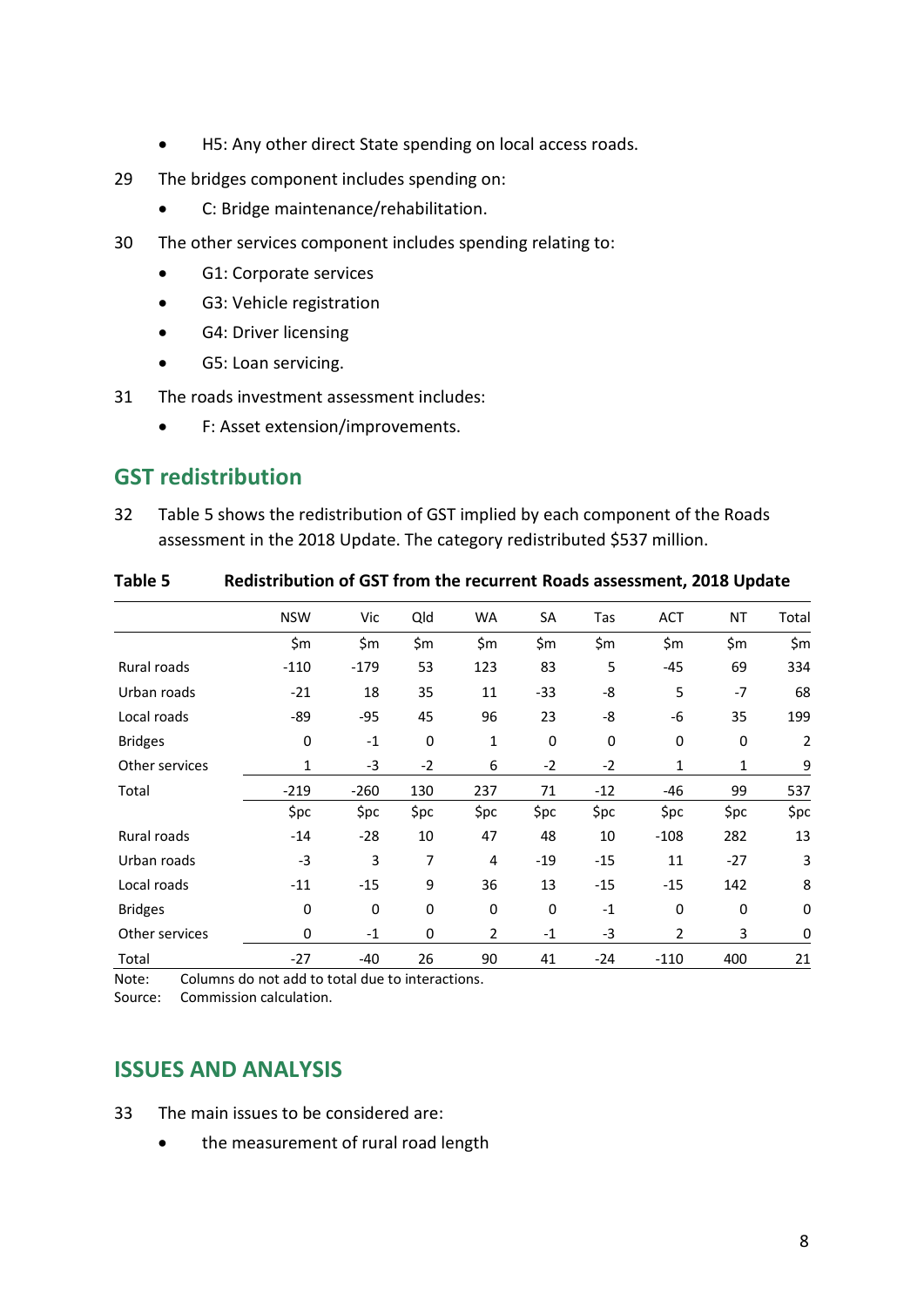- the measurement of urban road length
- the expenses included in the local roads component
- the assessment of bridges expenses
- the assessment of other services expenses
- the assessment of physical environment.

## <span id="page-11-0"></span>**Rural road length**

 $\overline{a}$ 

34 In the 2010 Review, the Commission developed a synthetic rural road network to measure rural road length. The Commission did not use actual road length because the definition of State roads varied across the States. As shown in [Table 6,](#page-11-1) there are substantial differences between the actual length of State managed rural roads reported by the States and the Commission's assessed road length. The differences are particularly evident for New South Wales, South Australia and the Northern Territory.

|                   | <b>NSW</b> | Vic   | Qld    | WA      | SA       | Tas     | ACT | ΝT      | Total   |
|-------------------|------------|-------|--------|---------|----------|---------|-----|---------|---------|
|                   | km         | km.   | km.    | km      | km       | km      | km  | km      | km      |
| Synthetic         |            |       |        |         |          |         |     |         |         |
| network           | 25 685     | 15020 | 26 391 | 19 0 85 | 10 673   | 2659    | 6   | 9 1 4 1 | 108 660 |
| State actual      | 37 535     | 21456 | 32 710 | 18091   | 22 0 39  | 3883    | 662 | 23 187  | 159 563 |
| <b>Difference</b> | 11850      | 6436  | 6319   | -994    | 11 3 6 6 | 1 2 2 4 | 656 | 14 04 6 | 50 903  |

#### <span id="page-11-1"></span>**Table 6 Actual and assessed rural road length**

Note: The State actual rural road length data are not comparable between States and should be treated with caution. They are preliminary estimates by staff. No adjustments have been made to remove State policy influences. These measures capture dual carriageways but do not capture lane-kilometres.

The actual road length includes local type roads in unincorporated areas. This is particularly relevant to South Australia.

- Source: Actual figures are staff calculations using State roads spatial data obtained through a special data request or openly available data. Assessed figures are based on the Pitney Bowes consultancy report for the 2010 Review.
- 35 Some of these differences may be due to policy decisions. For example, the definition of what is a State road may differ between States.<sup>[3](#page-11-2)</sup> However, a significant proportion of the differences may reflect a gap between the actual task faced by States and the Commission's definition and measure of the policy neutral State road network. By emphasising policy neutrality, through an approach that considers that all State roads reflect policy positions rather than underlying drivers of need, the Commission's definition could be considered to understate what States do in the following ways.

<span id="page-11-2"></span><sup>&</sup>lt;sup>3</sup> Western Australia's actual network length is shorter than the length of their synthetic network as the synthetic network incorporates a number of roads that the State road authority classifies as local rather than State roads (see [Table 6\)](#page-11-1).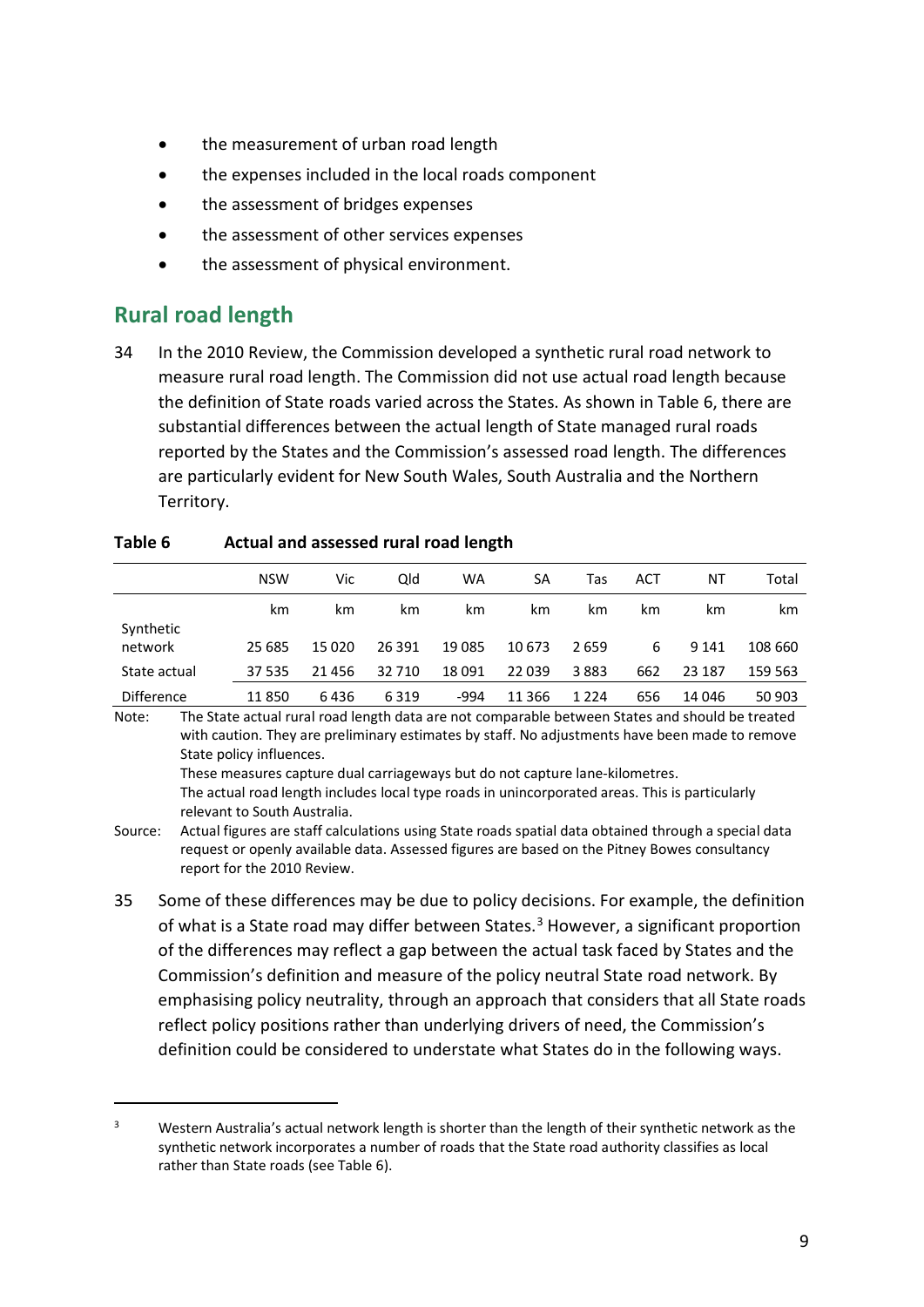- It omits State-managed roads which connect localities with a population smaller than 400.
- It assumes only one road between two urban centres (either directly or through connecting roads) whereas in many cases State networks provide more than one such road and all of them must be maintained.
- Its focus on population centres means it may not capture State managed roads connecting to 'significant' regions (such as economic, tourist and production regions).
- It does not capture lane-kilometres. It assumes that all roads have only one lane.
- 36 Staff consider that, for the 2020 Review, it is now possible to more comparably identify State roads and that an alternative approach may be to adopt a measure of State road length more closely resembling the actual length of roads States manage. Such an approach would reflect the reality that the vast bulk of State road networks were established many years ago and States must maintain the existing networks. It would not be constrained to covering only one road between centres if States, due to their settlement patterns, frequently have multiple roads between centres. The approach assumes that different governments in the same circumstances would have followed broadly similar approaches to developing the road network. Under this approach, a policy neutral measure of roads becomes a classification issue, that is comparable roads in different States are treated in the same way.
- 37 If such an approach is adopted, staff believe that there are two options that could produce satisfactory measures of road length.
	- Start with the actual State road networks as reported and make adjustments to ensure that only roads commonly classified as State roads are included to reflect average policy. We call this approach the 'adjusted road network'.
	- Retain the synthetic road network approach but change the definition of State roads and the algorithm to better capture the roads for which States are currently responsible.

### *Adjusted road network*

- 38 Staff have examined several sources of State road data that could be used to measure rural road length. A summary of the data options considered is in Attachment A. Staff consider the best option is to use the geospatial datasets all States maintain on their road networks. States also maintain road asset datasets which include details of road attributes such as 'number of lanes' and 'surface type' and which are either part of the main geospatial datasets or can be linked to them. These datasets constitute the best information available on what States do.
- 39 Staff are currently collecting and reviewing the spatial data for all States.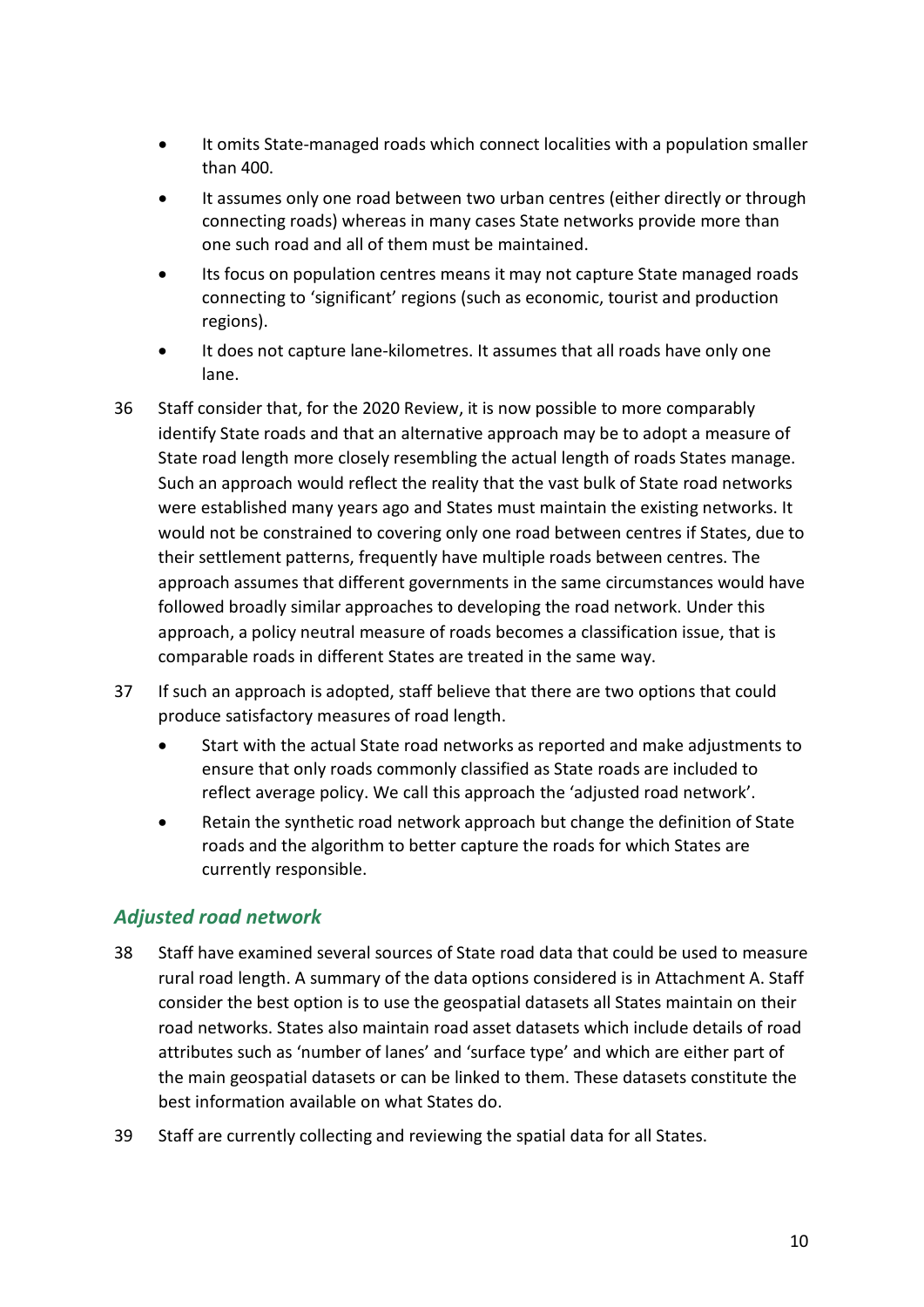- 40 Our proposal for developing comparable rural road lengths across States would be to:
	- start with the actual State managed road networks
	- identify the roads commonly classified as State roads to reflect average policy
	- adjust individual State road networks to match that average policy. By doing so, like connections between population centres and areas of significance would be treated consistently.
- 41 Examples of where these adjustments may be required are provided below.
	- States manage roads to and within national parks. However, roads within the parks are not included in State road networks if they are managed by the national parks agency, rather than the roads authority. Similar issues may arise for roads managed by ports and transport authorities. Staff aim to adjust the road networks to ensure consistent treatment of these roads.<sup>[4](#page-13-0)</sup>
	- While State road networks usually link to the rest of the network in both directions, some roads (including those which provide access to remote localities and areas of significance) reach a 'dead end'. For example, Queensland provides a road to the small farming community of Dalbeg, which unlike the nearby route through Collinsville, does not continue through the town. Staff will evaluate whether provision of these 'dead end' roads is average policy, and if not, will adjust the network accordingly.
	- Some roads are included in State managed road networks because they are in an area not governed by a local government (unincorporated areas). For example, much of South Australia and parts of New South Wales and the Northern Territory are unincorporated. Staff aim to adjust the State actual road network in these areas to remove local type roads.
	- Staff will seek to ensure the data apply comparable definitions of State and locally managed roads.
- 42 These adjustments would be applied across the complete State road networks and as such the adjusted actual road network will incorporate both rural and urban roads. In assessing the rural and urban road length subcomponents, staff will differentiate between rural and urban roads on the finalised adjusted actual road network according to the urban roads definition discussed in the urban road length section.
- 43 In the synthetic road network, only one connection was included between two towns. Staff propose to include all existing connections as we consider this better reflects the networks States actually manage.

<span id="page-13-0"></span> $4$  NTC data includes only spending by the State road authorities, whereas GFS data includes roads spending by all State agencies. Staff consider it appropriate that the road network be consistent with the total expenses included in the assessment even if this may cause slight discrepancies with the component weights derived from NTC expense data.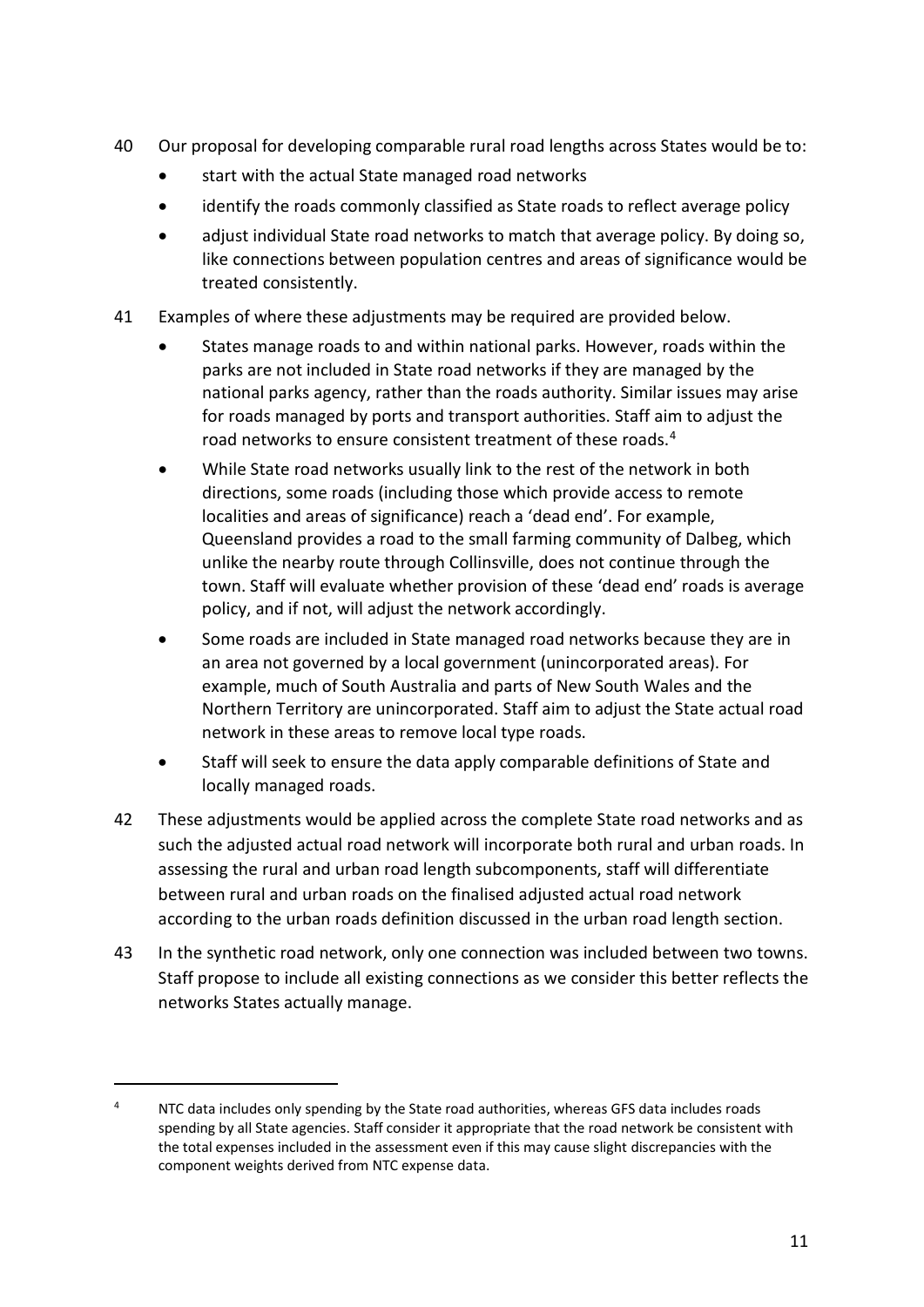- 44 If additions to the network are required (for example, to include roads managed by Parks Departments or roads that staff consider are State managed roads under average policy), staff would incorporate these using either further information from States or information from another source such as the Public Sector Mapping Authority's (PSMA) Transport and Topography national dataset. In this case we would assume one lane in each direction.
- 45 *Austroads.* Austroads is currently developing the Austroads *Data Standard for Road Management and Investment Project* (Austroads Standard), [5](#page-14-0) which is a harmonised roads dataset intended for use by local and State governments (and other stakeholders). At this stage, Austroads is working towards an agreement on a subset list of priority data items. The draft priority harmonisation subset is provided in Attachment B. The priority subset would include items such as:
	- functional classification (such as State, arterial, collector and local roads)
	- ownership of the asset (State and local government)
	- lane-kilometre length (derived from road length and number of lanes)
	- surface material type, allowing for differentiation of sealed and unsealed roads.
- 46 However, staff understand this Standard dataset is unlikely to be available in time for use in the 2020 Review.<sup>[6](#page-14-1)</sup> That said, staff are considering sending a data request to States by, say, early 2019 to seek road length data based on the Austroads Standard.<sup>[7](#page-14-2)</sup> While early 2019 is late in the 2020 Review process, it may give sufficient time for Austroads to get agreement from States on a harmonised dataset. We will monitor progress in the development of the Austroads Standard.
- 47 If agreements are reached on the Standard dataset and we can collect the data, we would use States' actual lane-kilometres and proportion of sealed and unsealed roads in the assessments for the road length components.

### *Synthetic network*

 $\overline{a}$ 

48 While the synthetic network methodology used since the 2010 Review is policy neutral and has broad acceptance, it has the shortcomings mentioned earlier. It also assumes all roads have only one lane in each direction. An assessment of road length

<span id="page-14-0"></span><sup>5</sup> [Austroads website,](http://www.austroads.com.au/road-operations/asset-management/road-data-harmonisation-project) (http://www.austroads.com.au/road-operations/asset-management/road-dataharmonisation-project).

<span id="page-14-1"></span><sup>&</sup>lt;sup>6</sup> We note that there is also substantially more data that falls under the scope of the Austroads Standard dataset than has been discussed in relation to road length. These data may complement or replace other measures in future updates and reviews. However, we do not consider sufficient data will be available for a broader uptake in the 2020 Review.

<span id="page-14-2"></span> $7$  Before formally requesting the data, staff would ask States whether they can be provided.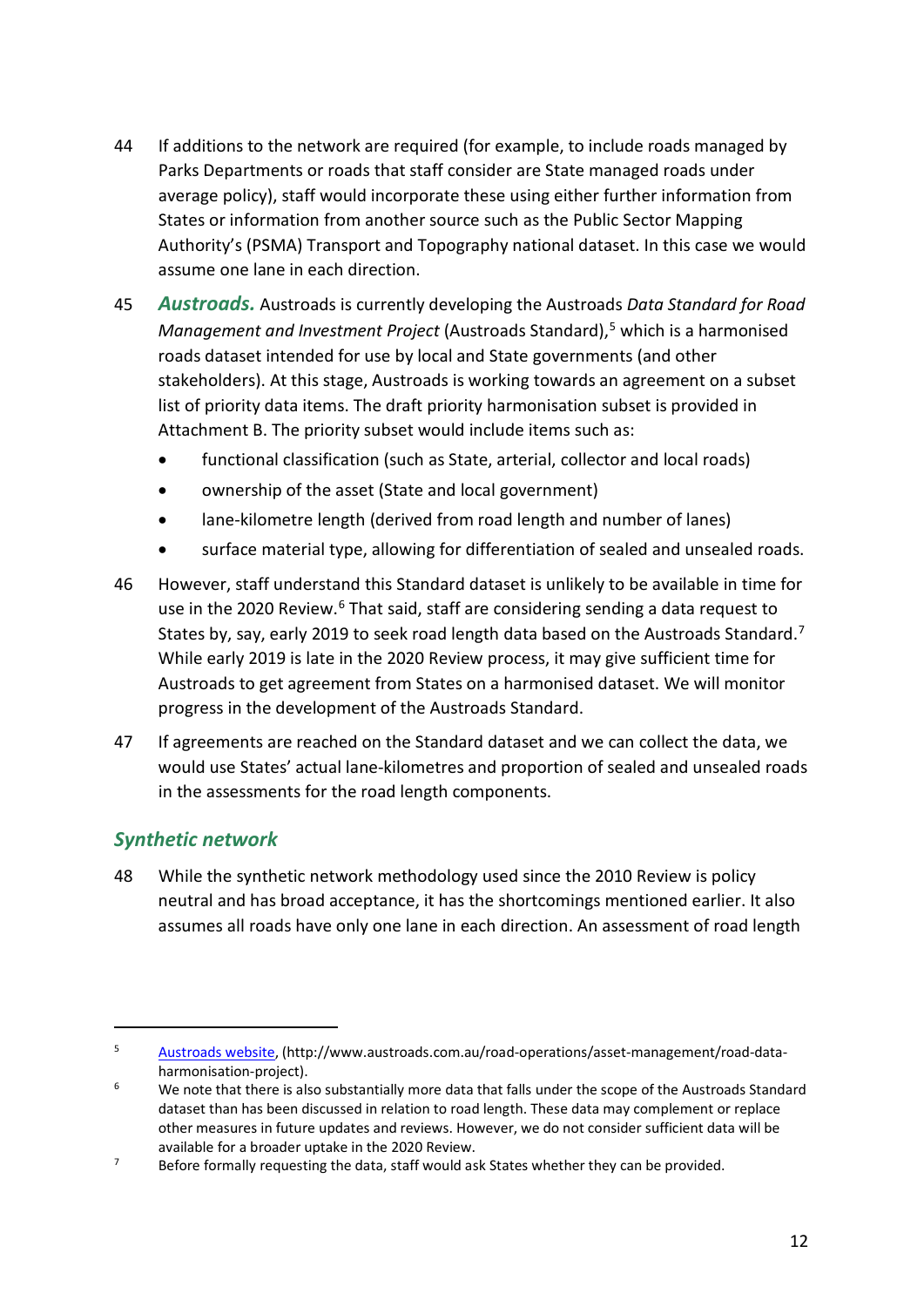that used lane-kilometres rather than road-kilometres would be preferable.<sup>[8](#page-15-1)</sup> This issue was raised by the ACT in its response to the *Roads – What States Do* paper.

- 49 The mapping algorithm used in the 2015 Review could be retained with adjustments to overcome the issues with the current data and methodology. These adjustments are outlined below.
	- Continue to run the algorithm over a national road network that includes both State and local roads, such as PSMA's national dataset.
	- Include roads connecting all ABS Urban centres / localities (UCLs).<sup>[9](#page-15-2)</sup>
	- Include connections to national parks and any other areas of significance that can be reliably identified as connecting to the State road networks under average policy.
	- Include all connecting roads between urban centres instead of just one.
	- Data on lane-kilometres is not readily available. These would need to be estimated, perhaps with the help of the State Road Authorities.

Staff propose to recommend the Commission:

- consider whether it should adopt a new approach to measuring State road length in a way that more closely reflects the actual length of roads that States manage and, if so, to:
	- use State actual road networks adjusted to ensure the inclusion of roads commonly classified as State roads and the exclusion of roads commonly classified as local roads to reflect average policy
	- as a fall-back, retain the mapping algorithm approach with changes to incorporate all connections between urban centres, connections to smaller population centres and connections to certain areas of significance
- provide a draft data request to States by early 2019 to see whether States can provide road length information based on the definitions and formats set out in the Austroads Standard.

## <span id="page-15-0"></span>**Urban road length**

 $\overline{a}$ 

50 In the last two reviews, the Commission used population in UCLs of 40 000 or more as a proxy measure for road length because it could not find a reliable policy neutral measure of urban road length.

<span id="page-15-1"></span><sup>&</sup>lt;sup>8</sup> This paper uses 'road length' to encompass our measure of the extent of the network, while 'roadkilometres' and 'lane-kilometres' are used to differentiate between the different measurement options.

<span id="page-15-2"></span><sup>&</sup>lt;sup>9</sup> The ABS uses three criteria to identify areas of 'an urban character', one of which is that they have a population density greater or equal to 200 persons per square kilometre.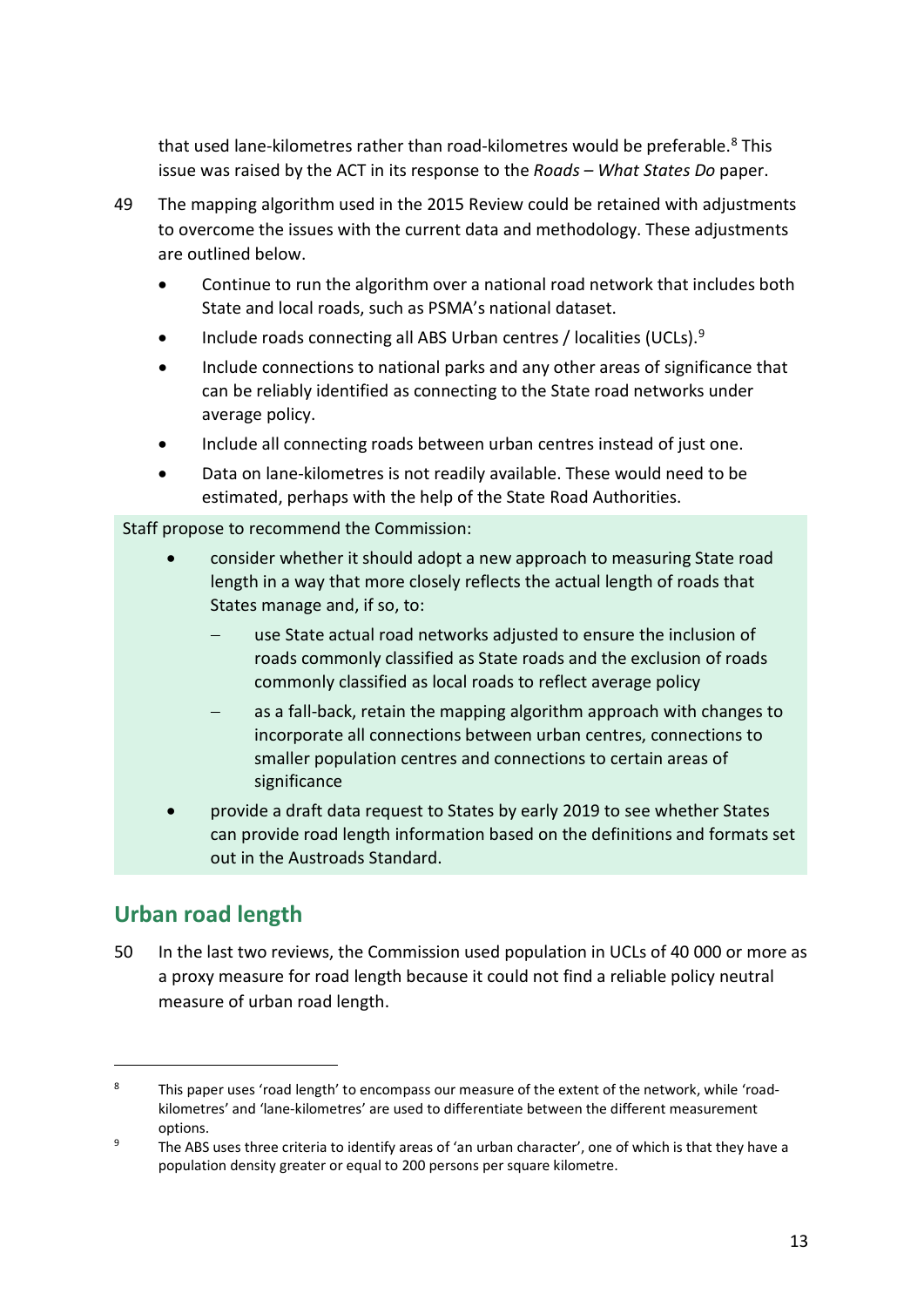- 51 For this review, the options for measuring urban road length are similar to those for rural road length:
	- adjusting State actual urban road network according to the approach outlined in the rural road length section
		- − if available, using State actual lane-kilometres from the Austroads **Standard**
	- retaining the current population proxy measure as a fall-back position.
- 52 In the 2015 Review Roads assessment, urban areas were defined as UCLs with a population over 40 000 because the same definition is used in the ABS's SMVU and by the NTC to collect expense data for urban and rural areas. Staff propose to continue to use this definition.

Staff propose to recommend the Commission:

- retain the definition of urban areas as UCLs of more than 40 000 people
- use State actual road networks adjusted, to the extent possible, to ensure the inclusion of roads commonly classified as State roads and the exclusion of roads commonly classified as local roads to reflect average policy
- as a fall-back, continue to use urban population as a proxy measure of urban road length needs.

## <span id="page-16-0"></span>**Local road length**

- 53 The local roads assessment measures State needs to maintain local roads in areas of States where there is no local government (unincorporated areas) or where there is insufficient population for the local government to support road maintenance.
- 54 Staff are concerned that the expenses currently included in the local roads component may be overstated.
- 55 The local roads component expenses are derived using NTC expense data for the categories shown in [Table 7.](#page-17-0) In the last two reviews, the Commission considered that spending under the H3, H4 and H5 categories were mostly for areas of States where there is no local government (unincorporated areas) or where there is insufficient population for local governments to support road maintenance.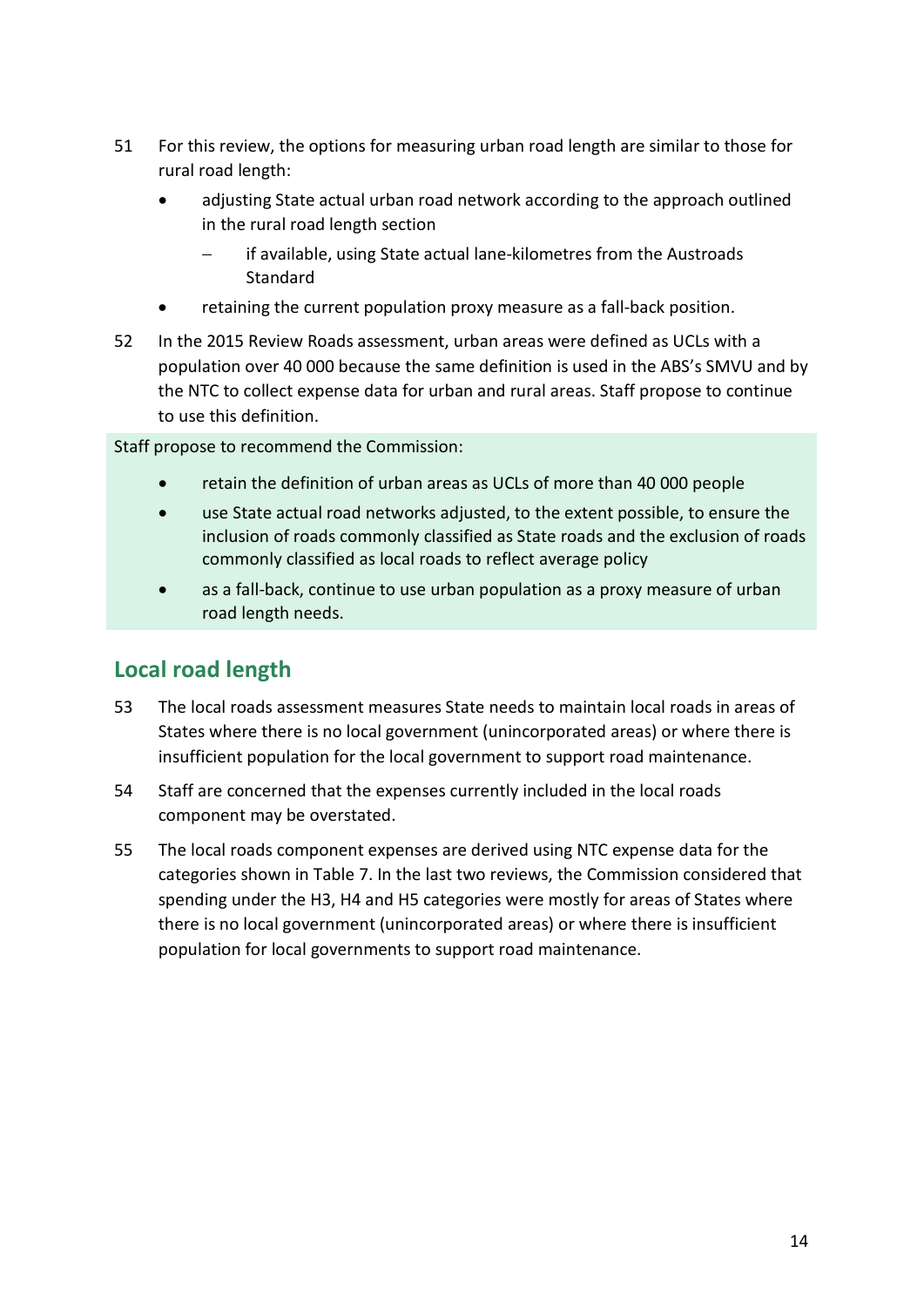|                | <b>NSW</b> | Vic         | Qld | <b>WA</b> | SA  | Tas | <b>ACT</b>  | NT             | Total |
|----------------|------------|-------------|-----|-----------|-----|-----|-------------|----------------|-------|
|                | \$m        | \$m         | \$m | \$m       | \$m | \$m | \$m         | \$m            | \$m\$ |
| H3             | 4          | 0           | 0   | 1         | 0   | 0   | 0           | $\overline{2}$ | 8     |
| H4             | 38         | 15          | 0   | 137       | 14  | 5   | 0           | 1              | 210   |
| H5             | 0          | 1           | 72  | 3         | 0   | 0   | 0           | 22             | 98    |
| Total          | 42         | 16          | 72  | 141       | 14  | 5   | $\mathbf 0$ | 26             | 316   |
|                | $\%$       | %           | %   | %         | %   | %   | $\%$        | %              | %     |
| H <sub>3</sub> | 54         | $\mathbf 0$ | 0   | 18        | 0   | 0   | $\mathbf 0$ | 28             | 100   |
| H4             | 18         | 7           | 0   | 65        | 7   | 2   | $\mathbf 0$ | 1              | 100   |
| H5             | 0          | 1           | 74  | 3         | 0   | 0   | 0           | 23             | 100   |
| Total          | 13         | 5           | 23  | 45        | 4   | 2   | 0           | 8              | 100   |

<span id="page-17-0"></span>**Table 7 NTC local roads expenditure under the H3, H4 and H5 categories, average 2014-15 to 2016-17**

Source: National Transport Commission expenditure data, 2014-15, 2015-16 and 2016-17.

56 The definition of NTC's H3 category (spending on local access roads in unincorporated areas) fits the component's definition. However, the average spending shown in [Table 7](#page-17-0) seems low given our understanding that some States, such as South Australia, have significant amounts of local access roads in unincorporated areas. One possibility is that the spending may be recorded in other NTC categories.

- 57 In the case of the H4 category (direct spending on council managed local access roads), [Table 7](#page-17-0) shows that 65% of the spending is in Western Australia and another 18% in New South Wales. This suggests a State policy influence and/or a classification issue. It is possible that Western Australia and New South Wales spend on council managed local access roads for reasons other than the absence or the financial constraints of local governments.
- 58 For Western Australia, this seems confirmed by Main Roads Western Australia, which suggested to Commission staff that 'the general driver for this spend (H4) relates to its role to provide a whole of network solution and some expenditure directly on local roads is required so there is good integration with the State network'.<sup>[10](#page-17-1)</sup> Another possible explanation is that Western Australia may be classifying some roads as local roads that other States would classify as State roads.
- 59 In the case of the H5 category (any other direct State spending on local access roads), 97% of total spending is in Queensland (74%) and the Northern Territory (23%). In its definition of H5, the NTC says the item:

should show the value of any other direct State or Territory spending on local access roads that are not council managed and not in unincorporated areas, which is direct spending on local access roads (spending not counted in H3 or H4). For example, in Queensland, it should include State spending on those district roads that are classified as local access roads.

<span id="page-17-1"></span><sup>&</sup>lt;sup>10</sup> Email exchange between Commission and Main Roads WA officers, May 2017.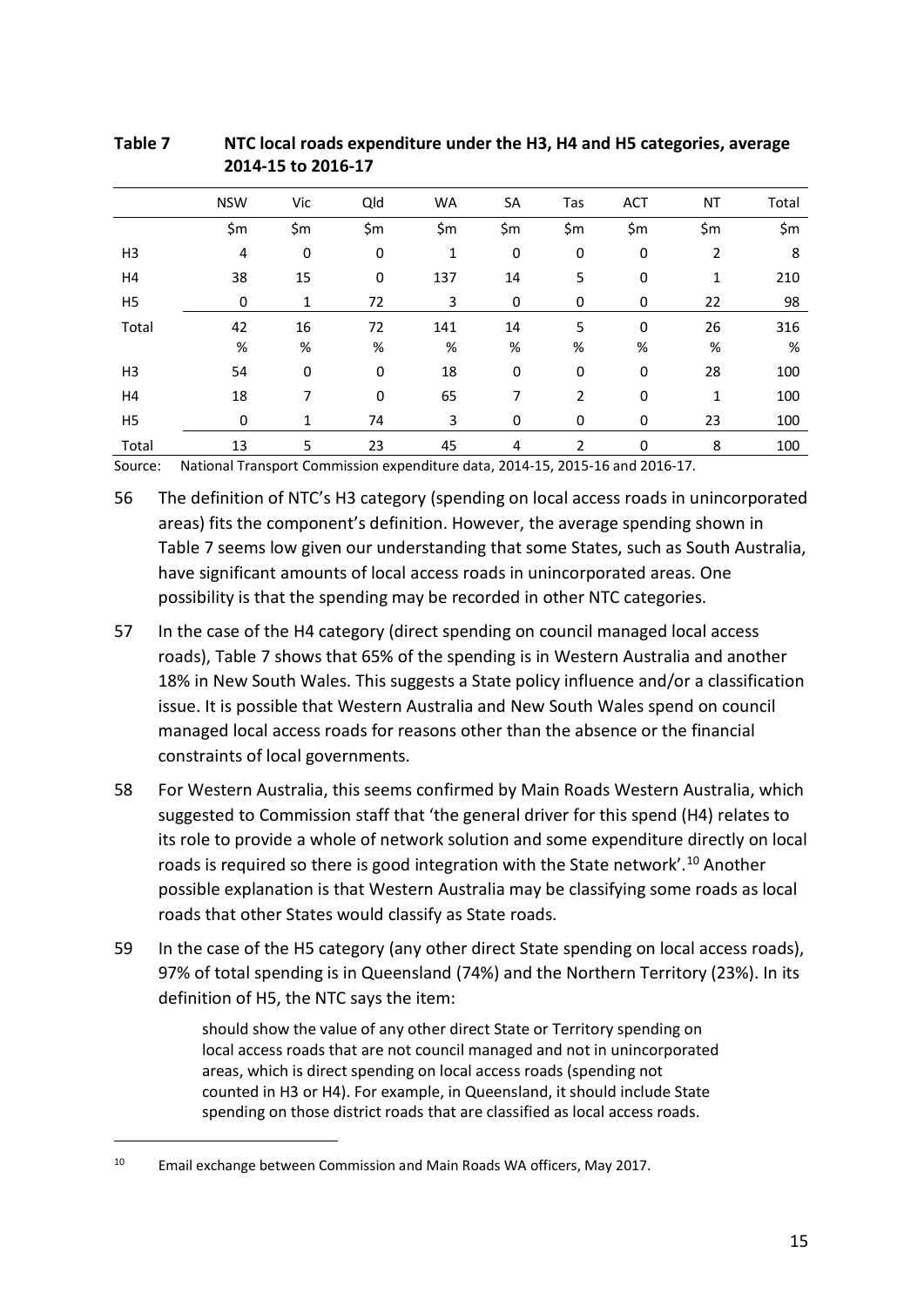The figure should not include any grants or assistance paid to councils to fund work on local access roads for which councils are the managing authority.[11](#page-18-1)

- 60 If spending under the H5 category excludes spending on roads that are not council managed and not in unincorporated areas, it should not be part of the local roads component. It should be reassigned to the rural road component.
- 61 At this stage, staff have little information on the reasons for spending classified to the H4 category in New South Wales and the H5 category in the Northern Territory.
- 62 Staff intend to review the expenses included in this component to ensure that they include only those relating to the maintenance of local roads in unincorporated areas or for local governments where there is insufficient population for local governments to support road maintenance. If some of the expenses in Western Australia and Queensland were reallocated to other components, this would markedly reduce the size of the local roads component and the assessment may become immaterial.
- 63 Staff also propose to update the estimates of local road length developed in the 2010 Review using the same method, that is, actual road length in sparsely populated areas, excluding that already counted in the rural road network. We propose to retain the 2015 Review definition of sparsely populated areas.

Staff propose to recommend the Commission:

- ensure that the local roads component includes only expenses relating to maintenance of local roads in areas of States where there is no local government (unincorporated areas) or where there is insufficient population for the local government to support road maintenance
- update the estimates of local road length using actual road length in unincorporated areas and sparsely populated areas.

## <span id="page-18-0"></span>**Road use – traffic volume and heavy vehicle use**

- 64 Staff propose to retain the current measures of traffic volume and heavy vehicle use with two minor adjustments as outlined below.
- 65 [Table 8](#page-19-0) shows the trend average gross mass (AGM) by vehicle class used to assess the heavy vehicle use disability.

<span id="page-18-1"></span><sup>11</sup> 2017 NTC Expenditure Template Reporting Guidelines, July 2017.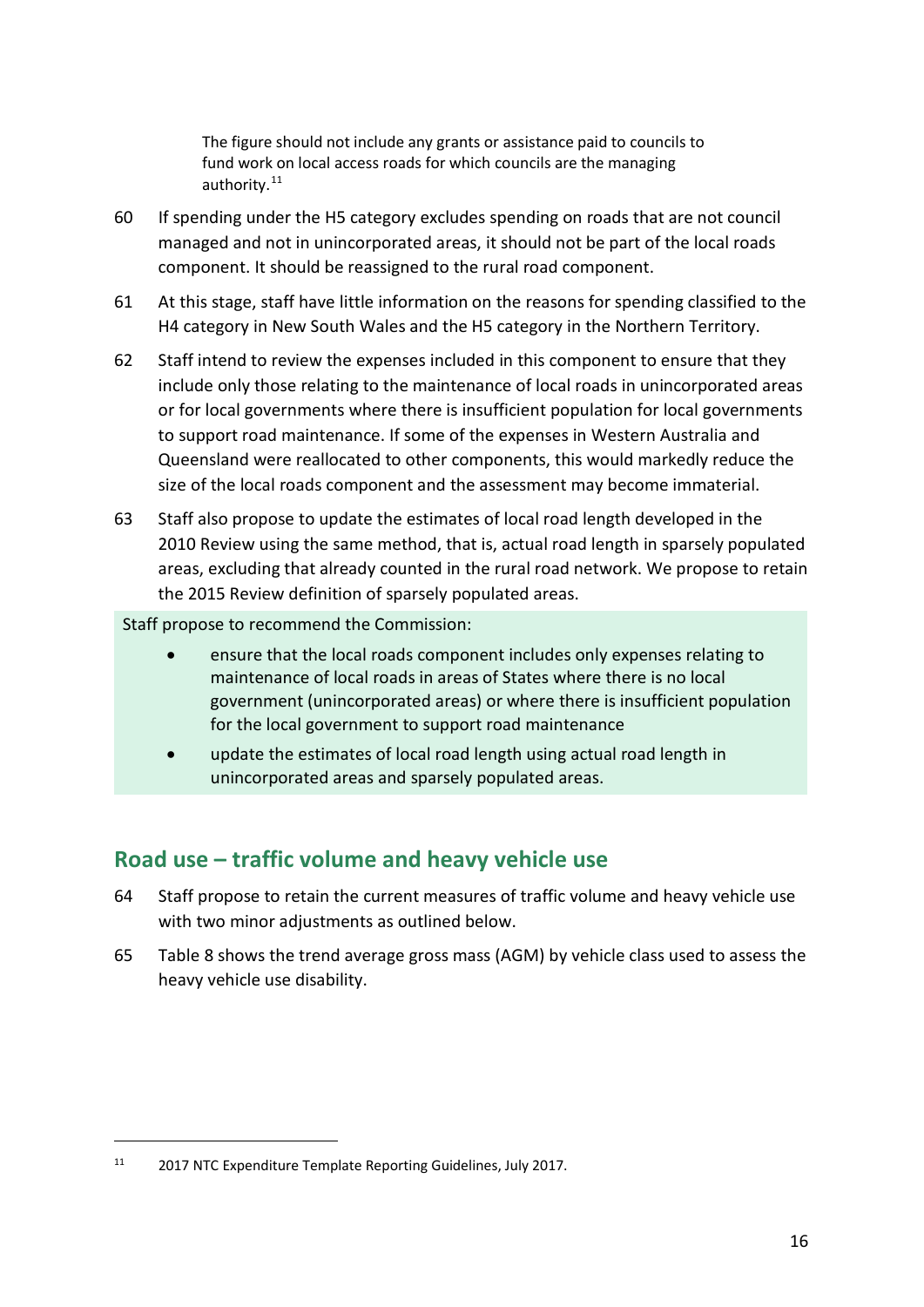### <span id="page-19-0"></span>**Table 8 Average gross mass by BITRE vehicle class**

|                           | Gross tonne kilometres travelled | Vehicle kilometres travelled | Trend AGM |
|---------------------------|----------------------------------|------------------------------|-----------|
|                           | '000                             | '000 kms                     | Tonnes    |
| Passenger vehicles        |                                  | 173 368 615                  | 0.0       |
| Light commercial vehicles | 85 104 540                       | 45 540 671                   | 1.9       |
| <b>Articulated trucks</b> | 353 762 855                      | 8 2 8 0 4 9                  | 42.7      |
| Rigid and other trucks    | 75 859 347                       | 8719481                      | 8.7       |
| <b>Buses</b>              | 15 705 721                       | 1 594 233                    | 9.9       |

Note: This table includes both rural and urban kilometres travelled.

Source: Special data request to BITRE based on National Transport Commission data.

### *Heavy vehicle definition*

- 66 Staff propose to exclude light commercial vehicles from the definition of heavy vehicles. This means our definition of heavy vehicles would be consistent with that set out in the Australian Heavy Vehicle National Law (that is, vehicles over 4.5 tonnes of vehicle mass) and that used by the NTC in its heavy vehicle charges determination.
- 67 The heavy vehicle assessment is based on the evidence that heavy vehicles cause damage to roads because of their weight. The heavier the vehicle the greater the damage. In contrast, the weight of a car has no or little impact on roads, other than that caused by the passage of tyres, which is captured in the traffic volume assessment.
- 68 The NTC data suggest the average weight of vehicles classified as light commercial vehicles is 1.9 tonnes, which is similar to many vehicles classified as passenger vehicles (such as large cars, 4WDs and passenger vans). In addition, these vehicles are below the 4.5 tonne threshold for heavy vehicles.

### *Reducing the number of heavy vehicle classes*

- 69 Staff also propose to simplify the assessment by reducing the number of heavy vehicle classes by combining rigid and other trucks, and buses.
- 70 [Table 9](#page-19-1) shows the proposed new classes of vehicles and trend AGM.

### <span id="page-19-1"></span>**Table 9 Trend average gross mass by aggregated BITRE vehicle class**

|                                                         | Gross tonne kilometres travelled | Vehicle kilometres travelled | Trend AGM |
|---------------------------------------------------------|----------------------------------|------------------------------|-----------|
|                                                         | '000                             | '000 kms                     | Tonnes    |
| Light vehicles                                          |                                  | 218 909 286                  | 0.0       |
| Articulated trucks                                      | 353 762 855                      | 8 2 8 8 0 4 9                | 42.7      |
| Other heavy vehicles                                    | 91 565 068                       | 10 3 13 7 15                 | 8.9       |
| National Transport Commission data<br>$C_{\text{OUTC}}$ |                                  |                              |           |

Source: National Transport Commission data.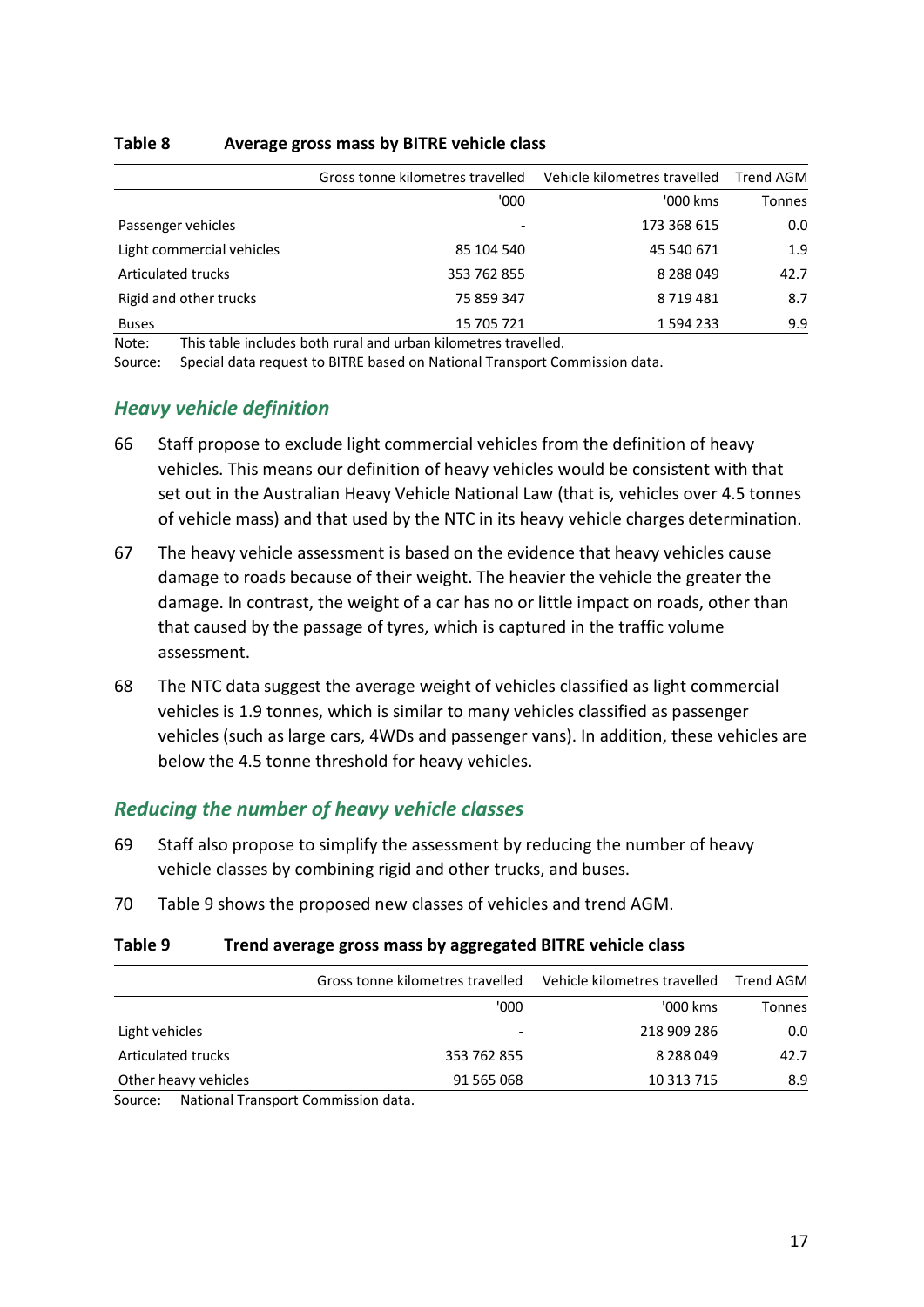71 [Table 10](#page-20-0) shows that the combined effect of the proposed adjustments on the GST distribution is not material, using the \$10 per capita threshold for data adjustments.

|                                    | <b>NSW</b> | Vic  | Old | WA   | SA    | Tas | ACT  | N٦  | Redist |
|------------------------------------|------------|------|-----|------|-------|-----|------|-----|--------|
| Dollars million                    | 18         | $-2$ |     | $-2$ | $-11$ | -2  |      | - 1 | 19     |
| Dollars per capita                 |            |      | 0   | -1   | -7    | -3  | $-1$ | -5  |        |
| Commission calculation.<br>Source: |            |      |     |      |       |     |      |     |        |

<span id="page-20-0"></span>**Table 10 Impact of simplifying trend AGM categories, 2018 Update**

*Urban population density* 

- 72 The ACT's comments on the *Roads – What States Do* paper said the information summarised in [Table 11](#page-20-1) indicated States with higher urban area per capita generally appear to spend more per capita in those areas and the reasons should be investigated by the Commission.
- 73 Staff do not think the correlation is strong. Western Australia and Tasmania have above average urban area per capita and below average per capita spending. South Australia has below average urban area per capita and above average spending. This means three out of eight States do not follow the pattern the ACT noted.
- 74 Staff do not intend to investigate this issue further. However, the ACT is welcome to make a case that States with above average urban area per capita need to spend more than average.

### <span id="page-20-1"></span>**Table 11 Urban population density and urban spending per capita, 2016-17**

|                                | <b>NSW</b>      | Vic             | Qld             | WA              | SA              | Tas             | ACT             | ΝT              | Total           |
|--------------------------------|-----------------|-----------------|-----------------|-----------------|-----------------|-----------------|-----------------|-----------------|-----------------|
|                                | km <sup>2</sup> | km <sup>2</sup> | km <sup>2</sup> | km <sup>2</sup> | km <sup>2</sup> | km <sup>2</sup> | km <sup>2</sup> | km <sup>2</sup> | km <sup>2</sup> |
| Urban area per '000 urban pop. | 0.58            | 0.62            | 1.04            | 0.83            | 0.71            | 1.41            | 1.09            | 1.71            | 0.75            |
| Urban area per '000 total pop. | 0.44            | 0.49            | 0.77            | 0.65            | 0.50            | 0.70            | 1.09            | 0.88            | 0.57            |
| Urban spending (\$ per capita) | 238.6           | 183.2           | 289.6           | 226.1           | 367.9           | 51.1            | 251.2           | 253.6           | 238.8           |
|                                |                 |                 |                 |                 |                 |                 |                 |                 |                 |

Note: Shaded cells are above average.

Source: ABS ERP 2016-17; State expenses reported to National Transport Commission for 2016-17, NTC 2017. Includes capital expenses and excludes miscellaneous expenses not allocated by area.

Staff propose to recommend the Commission:

- retain the current methodology for calculating urban and rural traffic volume
- treat light commercial vehicles as passenger vehicles because they do not fit the definition of heavy vehicles
- combine rigid and other trucks, and buses into an other heavy vehicles class
- not pursue the issue raised by the ACT.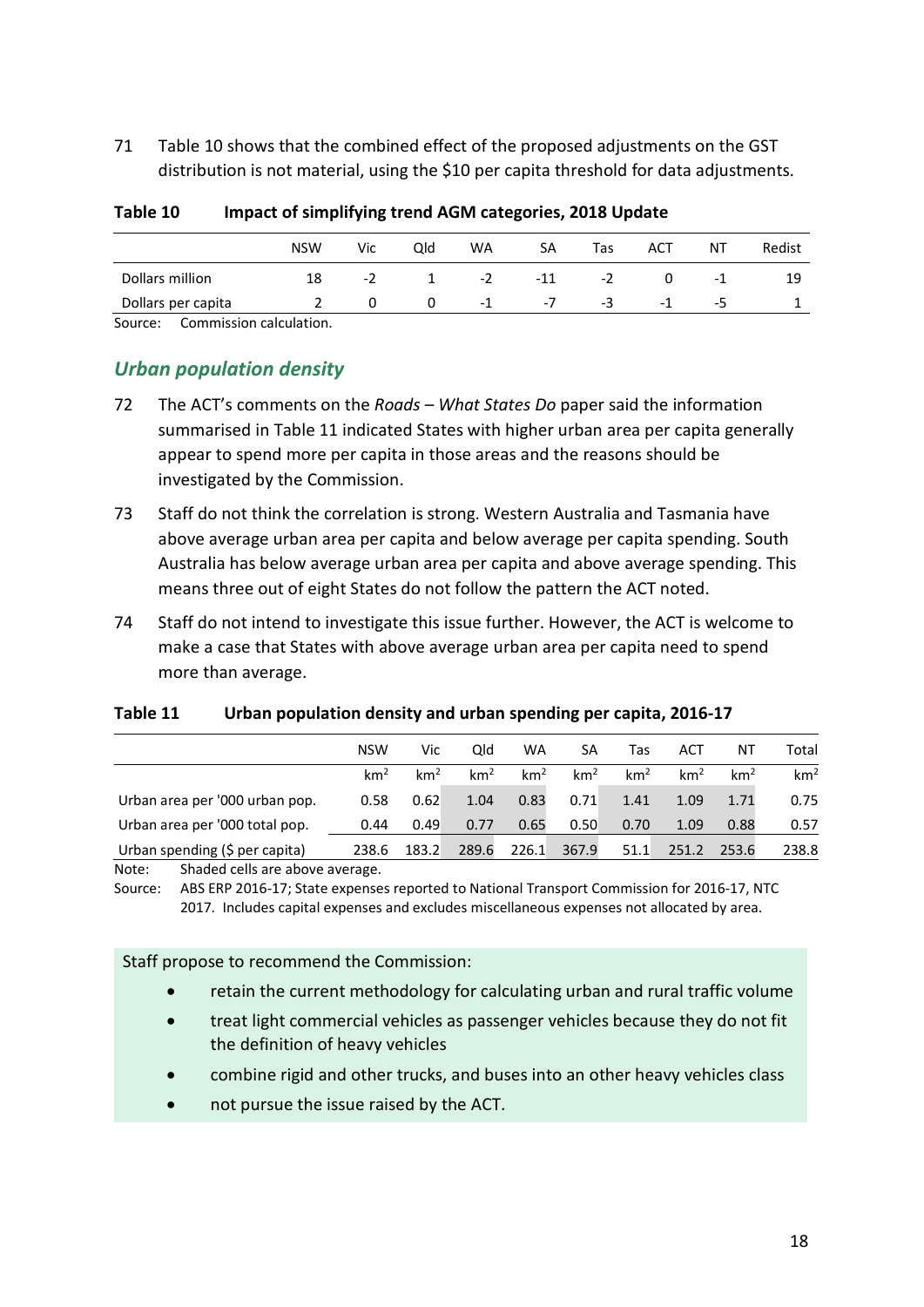## <span id="page-21-0"></span>**Bridges and tunnels**

- 75 In the 2015 Review, investment in bridges and tunnels and maintenance expenses for them were assessed EPC because no reliable measure of needs could be found.
- 76 Staff note bridges and tunnels cost more to build and maintain than roads. They are required because of topological features such as waterways and, in some cases, changes in elevation. States also respond to safety issues and the complexity of their road and rail networks by building bridges and tunnels over or under other sections of the networks to avoid intersections.
- 77 Other influences on bridge and tunnel expenses and investment would be:
	- the size of a State's road network, which increases the likelihood of bridges and tunnels across the networks; this would especially be the case for over/under passes; although there is probably no intrinsic relationship between road length and the number of bridges
	- traffic volume, including heavy vehicle use, which would influence the type and size of bridges built, and the maintenance costs.
- 78 Staff have collected spatial data that include the following attributes for urban and rural areas:
	- number of bridges, culverts and tunnels
	- the length of bridges, culverts and tunnels in kilometres
	- the feature they are crossing.

In addition, we should be able to calculate lane-kilometres.

- 79 While staff have not done any calculations yet, we intend to examine a number of possible indicators of needs, including the number and length of bridges and tunnels and the total lane-kilometres of bridges and tunnels. At this point, lane-kilometres appears a conceptually better approach as it would go some way towards capturing the impact of traffic volume.
- 80 Staff would also test whether it is necessary to calculate separate factors for bridges and tunnels over/under waterways and other topographical features and for bridges and tunnels over/under other roads or rail tracks.
- 81 However, none of these possible measures account for differences in bridge and tunnel size and complexity due to the need to retrofit roads into existing heavily developed urban areas or the width of the crossing and the height/depth at which the bridge or tunnel crosses. While some States have previously argued such influences are important, it is not clear how they could be measured.
- 82 In previous reviews, issues have been raised about the treatment of culverts. Those issues include: should culverts be included; and, if so, should they be given the same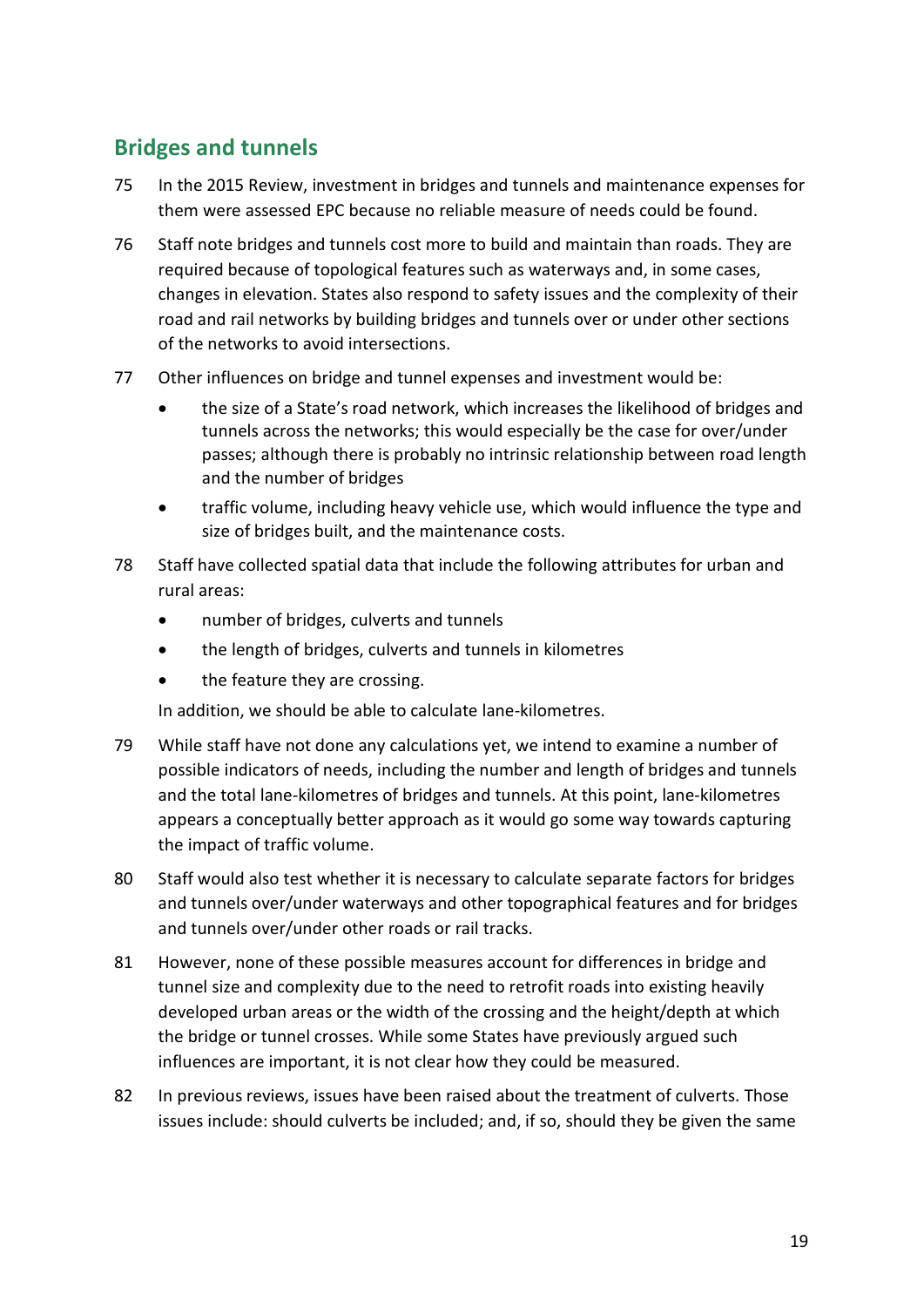weight as bridges? There is also a question whether tunnels should be given the same weight as bridges.

83 If staff are unable to develop a simple, reliable and policy neutral measure of needs for bridges and tunnels, we propose to reallocate bridge and tunnel expenses and investment to the urban and rural road components and apply the disabilities for those components. This would at least recognise the impact of road use on bridge and tunnel expenses.

Staff propose to recommend the Commission:

- agree to staff considering options for a bridge and tunnel factor based on State spatial data
- if no satisfactory options are found, reallocate bridge and tunnel expenses and investment to the relevant urban and rural road components and apply the disabilities for those components.

## <span id="page-22-0"></span>**Other services**

- 84 Other roads services cover expenses on corporate services, enforcement of heavy vehicle regulatory costs, vehicle registration, driver licensing and loan servicing (NTC category G expenses). These expenses were assessed EPC in the 2015 Review because a simple and material assessment could not be identified.
- 85 In all other expense categories, corporate services expenses (excluding administrative scale affected expenses) are treated as part of the service delivery expenses and the disabilities that affect service delivery expenses are applied to them. This is consistent with the approach adopted by most States in those parts of departmental annual financial statements which seek to show the expenses incurred in delivering each output of the department.
- 86 For consistency with that practice, staff propose to reallocate roads corporate services and loan servicing expenses to all roads components on a proportional basis. In 2016-17, corporate services expenses were \$709 million and loan servicing expenses were \$42 million (see [Table 4\)](#page-9-0).
- 87 Staff have tested the materiality of separate assessments for:
	- enforcement of heavy vehicle regulatory costs using heavy vehicle registrations as the measure of needs
	- vehicle registration costs using total vehicle registrations to measure needs
	- driver licensing using population aged 17 to 85 to measure needs.
- 88 [Table 12](#page-23-1) shows that such assessments would not be material, individually or in total.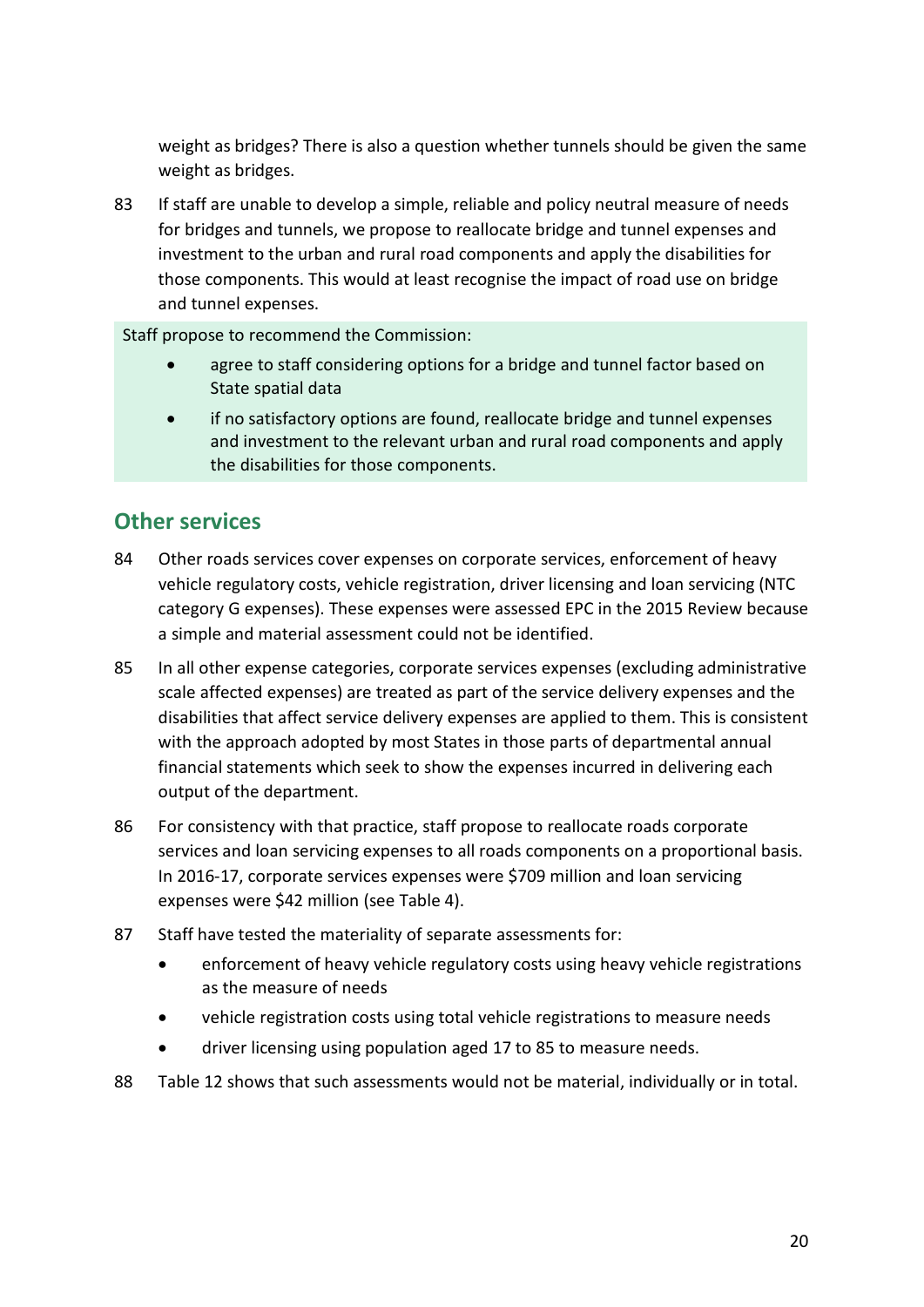|                                | <b>NSW</b> | Vic  | Qld  | <b>WA</b> | SA   | Tas  | <b>ACT</b> | NT   | Redist |
|--------------------------------|------------|------|------|-----------|------|------|------------|------|--------|
|                                | \$m        | \$m  | \$m  | \$m       | \$m  | \$m  | \$m        | \$m  | \$m    |
| Heavy vehicle regulatory costs | -9         | -3   | 3    | 9         | 0    | 1    | $-2$       | 1    | 14     |
| Vehicle registration           | $-14$      | 0    | 4    | 7         | 2    | 2    | 0          | $-1$ | 15     |
| Driver licensing               | 0          | $-1$ | 0    | 0         | 1    | 0    | 0          | 0    | 1      |
|                                | \$pc       | \$pc | \$pc | \$pc      | \$pc | \$pc | \$pc       | \$pc | \$pc   |
| Heavy vehicle regulatory costs | $-1$       | 0    | 1    | 4         | 0    | 1    | -5         | 6    | 1      |
| Vehicle registration           | $-2$       | 0    | 1    | 3         | 1    | 3    | $-1$       | -3   | 1      |
| Driver licensing               | 0          | 0    | 0    | 0         | 0    | 1    | 0          | 0    | 0      |

#### <span id="page-23-1"></span>**Table 12 Other services assessments, GST redistribution**

Source: Commission staff calculation.

89 For the 2020 Review, EPC assessment of the expenses on enforcement of heavy vehicle regulatory costs, vehicle registration and driver licensing could be retained. However, because regulation type expenses (such as professional registration agencies in education and health services) are normally included as part of service delivery expenses in other categories and they are partly related to road use, staff propose to reallocate them to all components on a proportional basis, similar to the proposal for corporate services.

Staff propose to recommend the Commission:

• remove the other services component from the roads category and reallocate other services expenses to the other components of the Roads category on a proportional basis and apply to them the component disabilities.

## <span id="page-23-0"></span>**National network roads**

- 90 In the 2010 Review, the Commission was concerned that the roads disabilities may not capture all non-policy influences on State expenditure on the construction of National Network Roads (NNR). The Commission considered part of the Commonwealth support for these roads and the consequent investment was influenced by Commonwealth considerations that were not captured in the State based disability measures, for example, the need to develop an efficient national transport network to facilitate national economic growth, long term productivity gains and national economic stimulus benefits. For this reason, it decided to treat half of the Commonwealth payments for this investment as having no impact on the GST distribution. This treatment was continued in the 2015 Review and broadened to Commonwealth support for national rail projects.
- 91 However, this approach has been contentious. Some States have argued it was inappropriate to treat half the Commonwealth funding as having no impact on the GST because the Commission's assessments, especially the road use disabilities,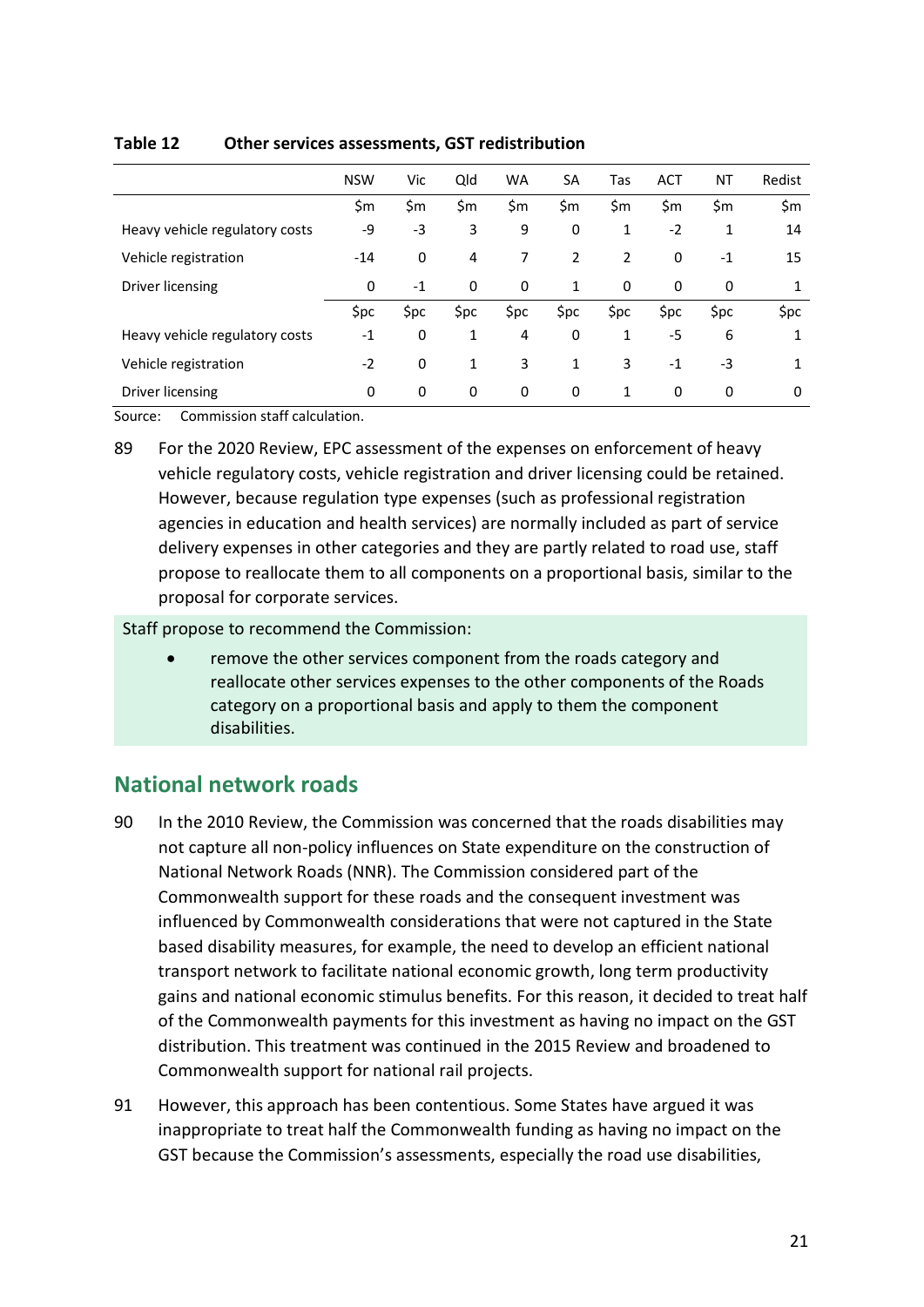adequately captured all the main drivers of investment on national network roads. It was also suggested that States had some influence on Commonwealth decisions on which roads were on the national network and which projects received Commonwealth funding. The Grattan Institute has also highlighted this issue by querying the justification for the NNR status of the Geelong–Coolac road as it did not consider it a project of national significance.<sup>[12](#page-24-1)</sup> [Table 13](#page-24-0) shows the payments made under the Infrastructure investment program – National network roads for 2013-14 to 2016-17. On average during those years, New South Wales and Queensland received above average shares of the payments.

|         | <b>NSW</b> | Vic   | Qld  | WA    | SA   | Tas  | <b>ACT</b>   | NT   | Total   |
|---------|------------|-------|------|-------|------|------|--------------|------|---------|
|         | \$m        | \$m\$ | \$m  | \$m\$ | \$m  | \$m  | \$m          | \$m  | \$m     |
| 2013-14 | 1628       | 1663  | 621  | 254   | 39   | 8    | 0            | 48   | 4 2 6 1 |
| 2014-15 | 1 1 6 8    | 204   | 646  | 495   | 81   | 29   | 1            | 28   | 2652    |
| 2015-16 | 1350       | 162   | 840  | 196   | 145  | 69   | 1            | 17   | 2781    |
| 2016-17 | 1859       | -69   | 1070 | 222   | 364  | 76   | 1            | 18   | 3541    |
| Average | 1502       | 490   | 794  | 292   | 157  | 46   | $\mathbf{1}$ | 28   | 3309    |
|         | \$pc       | \$pc  | \$pc | \$pc  | \$pc | \$pc | \$pc         | \$pc | \$pc    |
| 2013-14 | 218        | 285   | 132  | 101   | 23   | 16   | 1            | 197  | 183     |
| 2014-15 | 154        | 34    | 136  | 195   | 48   | 56   | 1            | 117  | 112     |
| 2015-16 | 176        | 27    | 175  | 77    | 85   | 134  | $\mathbf{1}$ | 71   | 116     |
| 2016-17 | 238        | $-11$ | 219  | 86    | 212  | 147  | 1            | 73   | 145     |
| Average | 197        | 84    | 165  | 115   | 92   | 88   | $\mathbf{1}$ | 114  | 139     |

<span id="page-24-0"></span>**Table 13 Infrastructure investment program - National network roads, 2013-14 to 2016-17**

Note: These figures include impact and no impact payments for on-network roads.

Source: Commonwealth Budget Papers, Final Budget Outcome, various years.

### 92 Recent discussions between staff of the Commission and the Department of Infrastructure and Regional Development revealed the following.

- The concept of a 'National Network' is fading as an influence on investment funding allocation. Investment funding for new projects is more focused on achieving objectives, such as improving productivity/access, freight transport, connectivity (to ports etc), improving commuter times, reducing congestion, improving safety etc, rather than building a national network. That is, similar objectives apply to both NNR and non-NNR project funding.
- Roads on the NNR are generally better maintained than those not on the NNR, but this is because they are the most trafficked roads, carry more freight, connect commuters, support industry, connect to ports etc.

<span id="page-24-1"></span><sup>12</sup> Terrill, M. 2016. *Roads to Riches: better transport spending*. Grattan Institute.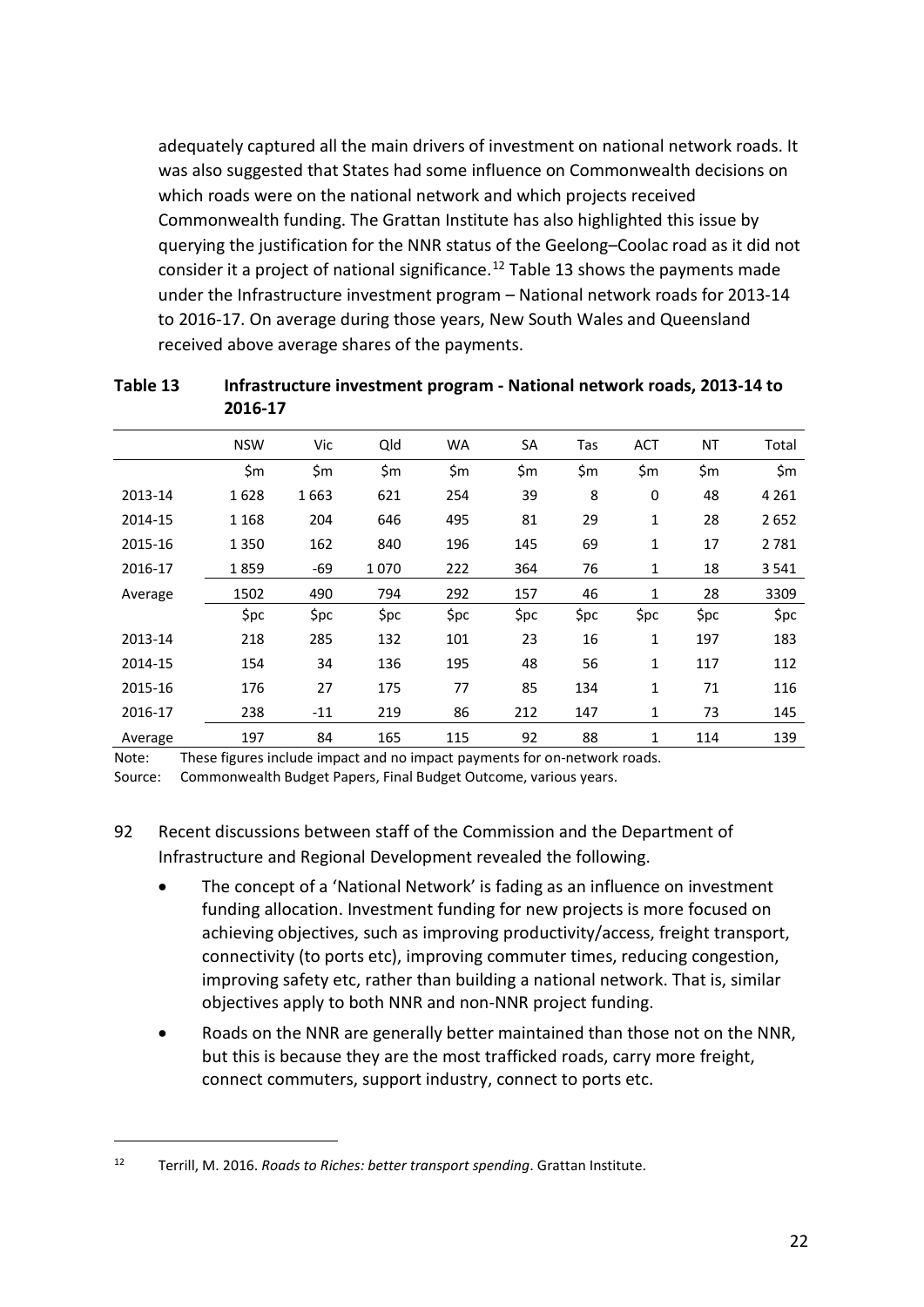- 93 This discussion is also relevant to the treatment of Commonwealth payments for investment on the National Network Rail projects.
- 94 Commission staff, therefore, seek States' views on whether 50%, or some other proportion, of the Commonwealth payments for investment on national network road and rail projects should be treated as having no impact on the GST distribution in the 2020 Review.

Staff propose to recommend the Commission:

• defer a decision on the treatment of Commonwealth payments for investment on national network road and rail projects until State comments on the issue have been received and examined.

### <span id="page-25-0"></span>**Investment**

 $\overline{a}$ 

95 Roads investment is further discussed in the 2018-01/21-S Draft assessment paper – Physical and financial assets. However, it is noted that any changes made to the recurrent assessment will flow through to that assessment.

## <span id="page-25-1"></span>**OTHER ISSUES CONSIDERED AND SETTLED**

## <span id="page-25-2"></span>**Physical environment**

- 96 Evidence shows that the physical environment does have an impact on the cost of roads maintenance. However, the impact has proven difficult to measure. For example, a consultant employed by the Commission during the 2015 Review was unable to develop a measure of needs that would capture all the relevant physical environment influences.<sup>[13](#page-25-3)</sup> However, the inclusion of the Rawlinson's index in the investment assessment provides some recognition of environmental effects.
- 97 For the 2020 Review, staff consider that further attempts at measuring the impact of physical environment are not likely to deliver an improved outcome. As a result, staff propose not to pursue this issue in the 2020 Review.

<span id="page-25-3"></span><sup>13</sup> Pottinger Co Pty Ltd and AECOM, 2013. *Optimising GST allocations – Final Report*.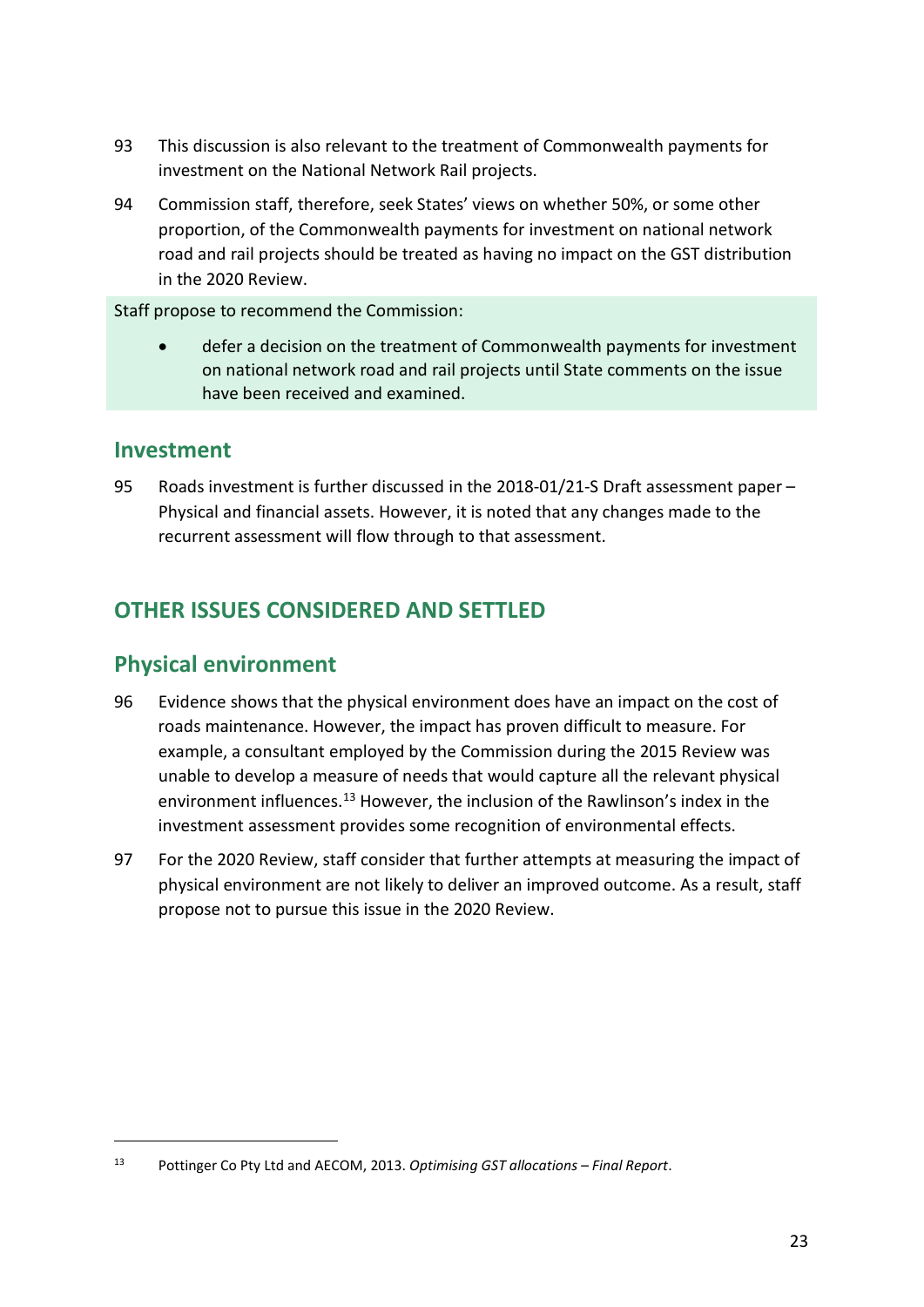Staff propose to recommend the Commission:

• not pursue the development of a physical environment assessment for road maintenance expenses.

## <span id="page-26-0"></span>**Location factor**

- 98 Wage costs and regional costs disabilities are applied to recognise the differences in wage costs between States and the higher costs of providing services with increasing remoteness respectively.
- 99 Staff propose to continue to apply the wage costs factor to all components of the Roads category and the regional costs factor to the rural road length component. These disabilities are discussed further in the Wage costs and Geography based measures assessment papers.

Staff propose to recommend the Commission:

- continue to apply the wage costs factor to all components of the Roads category
- continue to apply the regional costs factor to the rural roads component.

## <span id="page-26-1"></span>**User charges**

- 100 States raise roads user charges from various sources such as road tolls and driver's licence fees. The capacity to raise these user charges is not the same as the disabilities used to assess road expenses. In addition, given the degree of policy variation between States in the use of toll roads and in driver's licence fees (including differing fees for various license classifications), staff consider netting off user charges against roads expenses is not appropriate.
- 101 Staff, therefore, propose to assess roads user charges on an equal per capita basis in the Other revenue category, as was done in the 2015 Review.
- 102 Driver's licence fees have been assessed EPC since the 2010 Review because a needs assessment was found to be immaterial.

Staff propose to recommend the Commission:

• continue to assess roads user charges on an EPC basis in the Other revenue category.

## <span id="page-26-2"></span>**CONCLUSION AND WAY FORWARD**

103 The major issue for this review is the estimation of urban and rural road length. Staff are proposing a number of options for investigation. We have engaged with State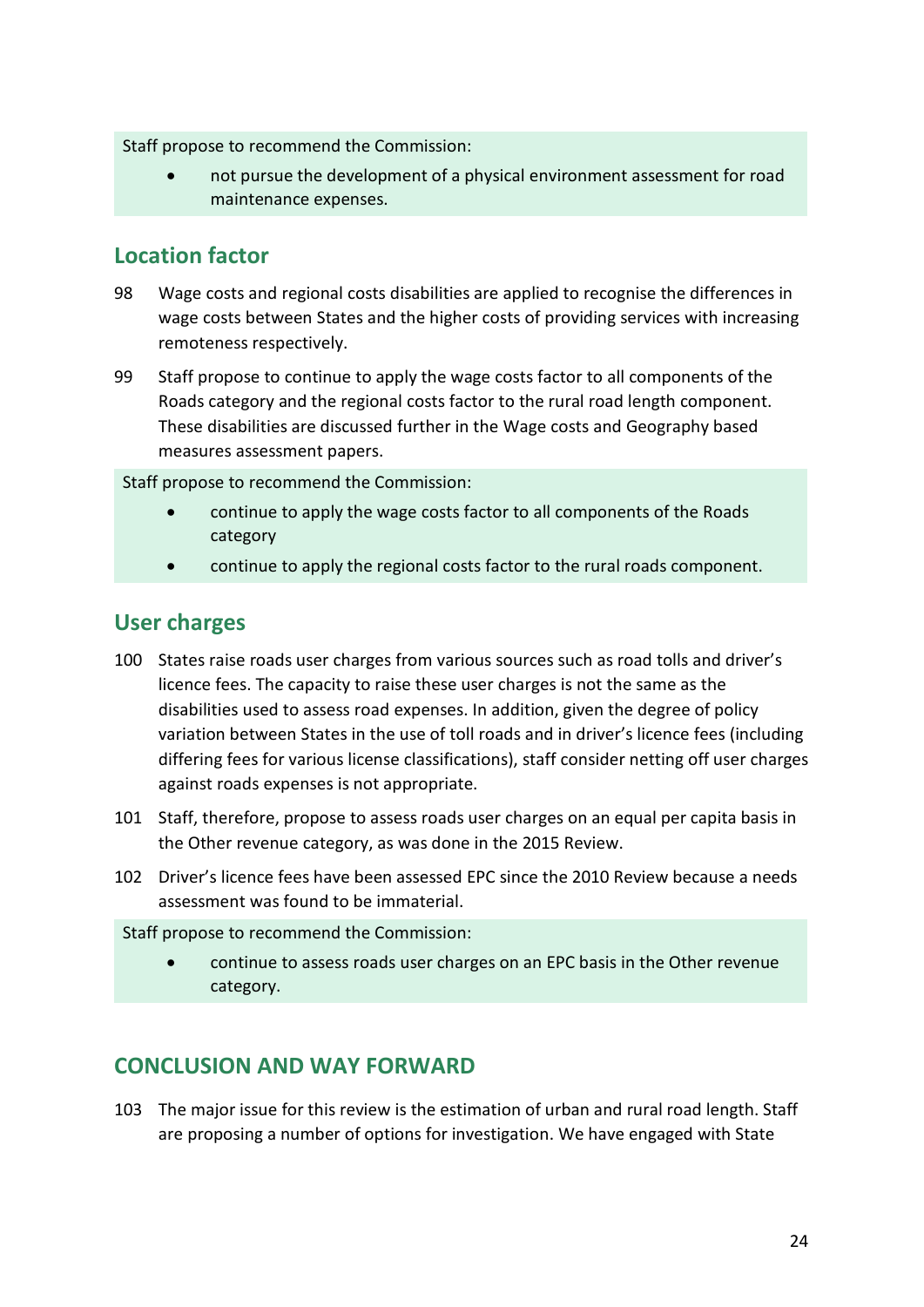roads authorities to obtain spatial roads data. While we cannot say at this stage when the planned work will be finished, we will keep States informed of the results.

- 104 The proposed work on the appropriate classification of local roads expenses could result in significant amounts of expenses being moved out of the local roads component to the urban and rural roads components. This would lead to a material change in GST distribution. As part of the work, staff will seek clarifications from States on the expenses currently included in the local roads component.
- 105 We have options for developing a bridge and tunnel factor for the bridges component. Staff will keep States informed of the results.
- 106 Staff propose that expenses currently included in the other services component no longer be separated from the roads and bridge maintenance expenses.
- 107 Staff seek State views on the treatment of Commonwealth funding to support investment on National Network Road and rail projects.
- 108 Any assessment features included in the 2015 Review assessments that is not discussed in the paper are intended to be retained by staff. Where possible, we will update the data used in the assessments.

## <span id="page-27-0"></span>**Proposed assessment structure**

109 Staff propose the following assessment structures in the 2020 Review. Roads investment is further discussed in the 2018-01/21-S Draft assessment paper – Physical and financial assets.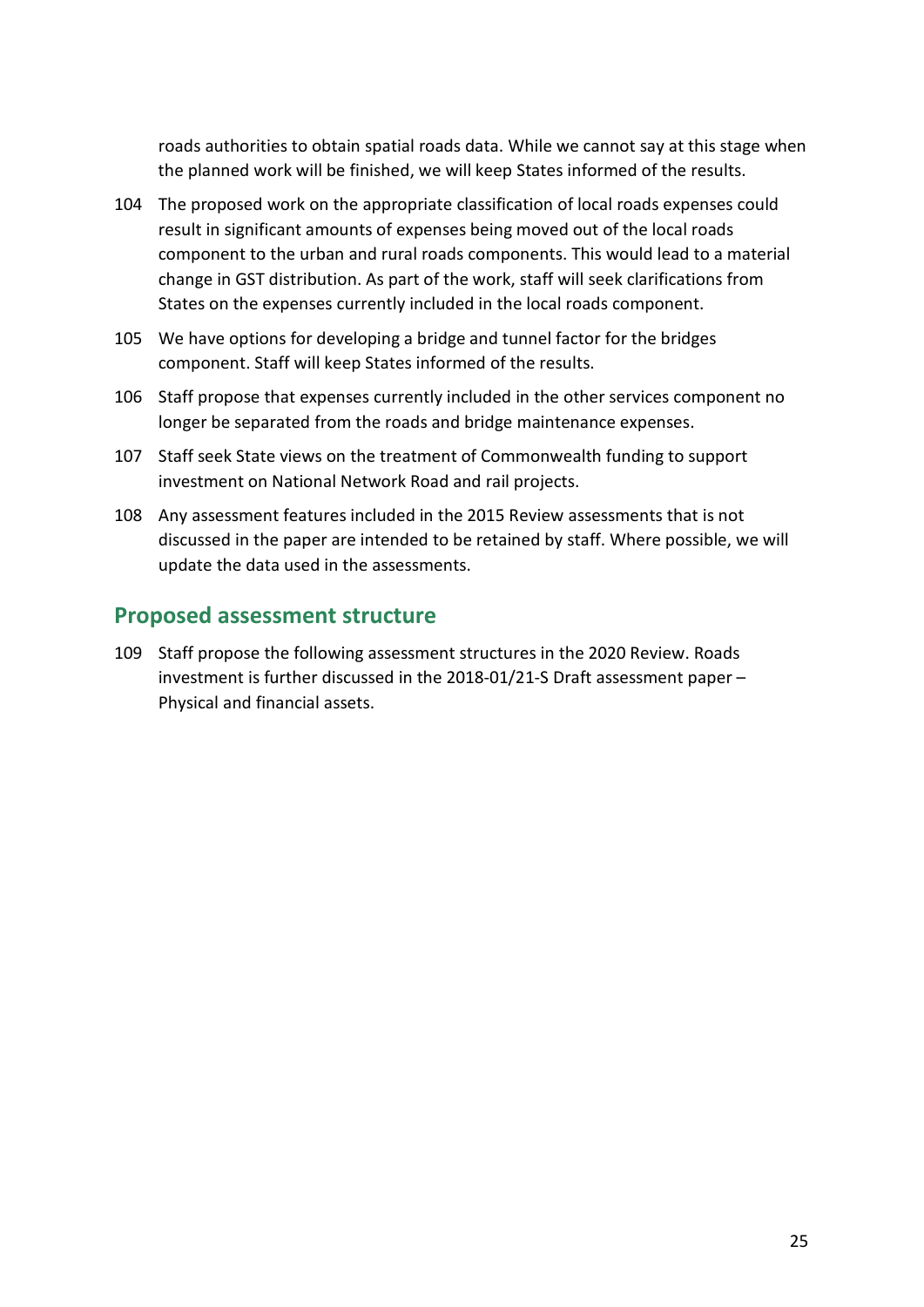| Component              | Disability       | Influence measured by disability                                                                                                                                           |
|------------------------|------------------|----------------------------------------------------------------------------------------------------------------------------------------------------------------------------|
| Rural roads            | Length and use   | Recognises that the length of the rural road network, traffic volume and<br>heavy vehicle use influence the cost of providing road maintenance<br>services in rural areas. |
|                        | Location         | Recognises the differences in wage costs between States and in the cost<br>of providing services to different areas within a State (applied to road<br>length only).       |
| Urban roads            | Length and use   | Recognises that the length of the urban road network, traffic volume and<br>heavy vehicle use influence the cost of providing road maintenance<br>services in urban areas. |
|                        | Location         | Recognises the differences in wage costs between States.                                                                                                                   |
| Local roads            | Length           | Recognises the differences between States in the cost of maintaining<br>local roads managed by State governments in sparsely populated areas.                              |
|                        | Location         | Recognises the differences in wage costs between States.                                                                                                                   |
| Bridges and<br>tunnels | To be determined | Recognises the differences between States in the cost of maintaining<br>bridges and tunnels managed by State governments.                                                  |
|                        | Location         | Recognises the differences in wage costs between States.                                                                                                                   |

### **Table 14 Proposed Roads category structure**

#### **Table 15 Proposed roads investment component category structure**

| Component   | Disability        | Influence measured by disability                                                                        |
|-------------|-------------------|---------------------------------------------------------------------------------------------------------|
|             |                   |                                                                                                         |
| Rural roads | Capital stock     | Recognises the impact of the recurrent disability factors on the need<br>for rural road infrastructure. |
|             | Capital cost      | Recognises the impact of differences between States in the cost of<br>rural road infrastructure.        |
| Urban roads | Capital stock     | Recognises the impact of the recurrent disability factors on the need<br>for urban road infrastructure. |
|             | Population growth | Recognises the impact of differences in population growth on the<br>need for urban road infrastructure. |
|             | Capital cost      | Recognises the impact of differences between States in the cost of<br>urban road infrastructure.        |

## <span id="page-28-0"></span>**Data / information sought from States**

110 Staff intend to provide States with a draft Roads data request for comment in early 2019. This data request will reflect the data item definitions agreed upon for the Austroads Standard, as discussed in the rural road length section of this paper. This will include data items intended to feed into the rural roads, urban roads and bridges components.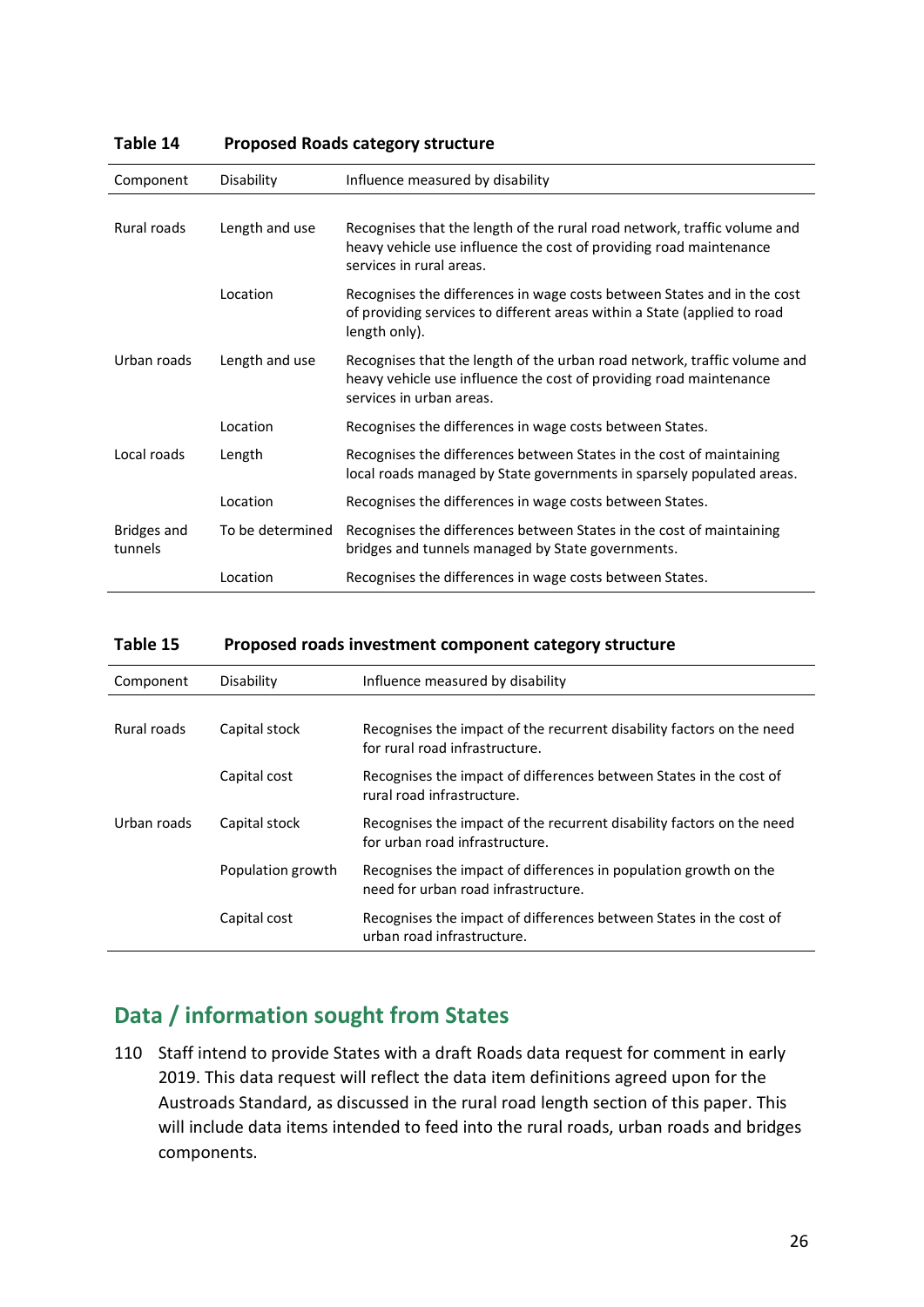111 Staff intend to contact States to collect further information regarding local roads spending, in particular spending that has been allocated to NTC categories H3, H4 and H5 (that is, spending on local access roads in unincorporated areas, direct spending on council managed local access roads, and any other direct State spending on local access roads respectively).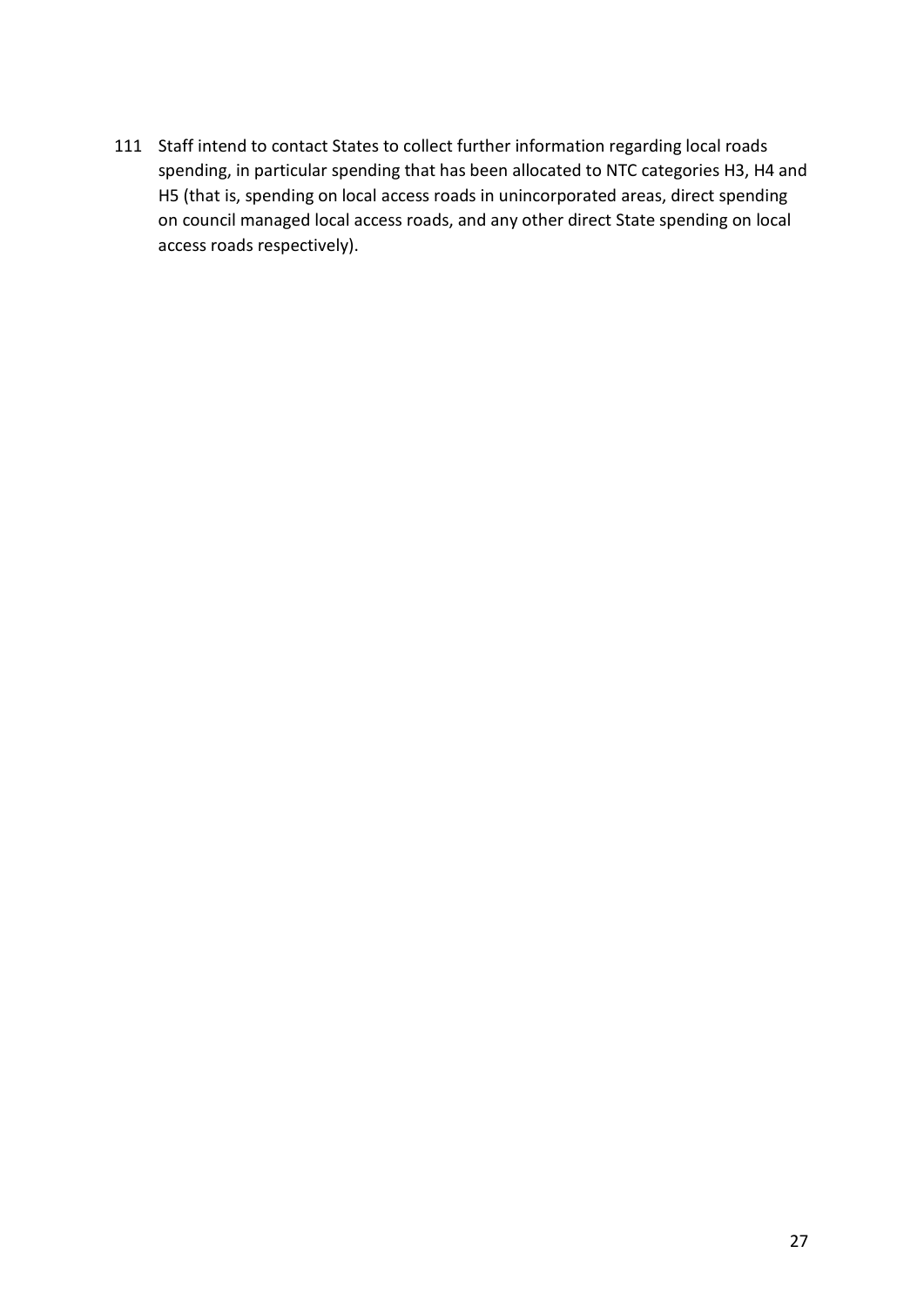# <span id="page-30-0"></span>**ATTACHMENT A: ROAD LENGTH DATA SOURCE RESEARCH**

- 1 Staff have investigated road length data sources from third parties with the following findings.
	- The Public Sector Mapping Authority (PSMA) Transport and Topography dataset specifies data items that would be useful to our work. However, the data are sourced primarily from State land agencies and PSMA has advised that several key data items are not currently reliable:
		- − 'authority code', which identifies the responsible authority for a road, is only reliably present for two States
		- − 'number of lanes' is only provided for three States and so would not support a calculation of lane-kilometres
		- − 'route\_class\_code', which identifies the type of road (national, state, tourist, auslink, motorway etc) is not populated for all route classes.
	- Geoscience Australia's existing datasets are out of date and do not have the level of granularity needed for our purpose. Geoscience has advised that a new dataset combining commercial data, PSMA data and Geoscience data has not yet been implemented, but is expected within two years.
	- Austroads is continuing to develop a Data Standard for Road Management and Investment, which will harmonise road asset data across all jurisdictions and contains relevant data items for our purposes. However, it is still the subject of consultation and has not yet been agreed by the Austroads board. Once agreed, State road authorities will need to implement the Standard within their own data holdings; there is no compulsion for them to do so.
	- Commercial roads data providers such as Google, Tom Tom and OpenStreetMap do not have all the data items needed to support a policy neutral road measurement (such as responsible authority, needed to distinguish between State and local government roads).
- 2 Staff have identified several alternatives for a rural road length measure, sourced from States' data.
	- **Routes.** Austroads has defined a national route numbering system with an implicit policy neutral road hierarchy which would support simple assumptions about the number of lanes for each route class.<sup>[14](#page-30-1)</sup> We believe all State road authorities (SRAs) have data that support the measurement of lane length by route class. However, to use those data we would need to allocate a weight to

<span id="page-30-1"></span><sup>14</sup> Austroads, 2003, AP-R224 *Towards a Nationally Consistent Approach to Route Identity* https://www.onlinepublications.austroads.com.au/items/AP-R224-03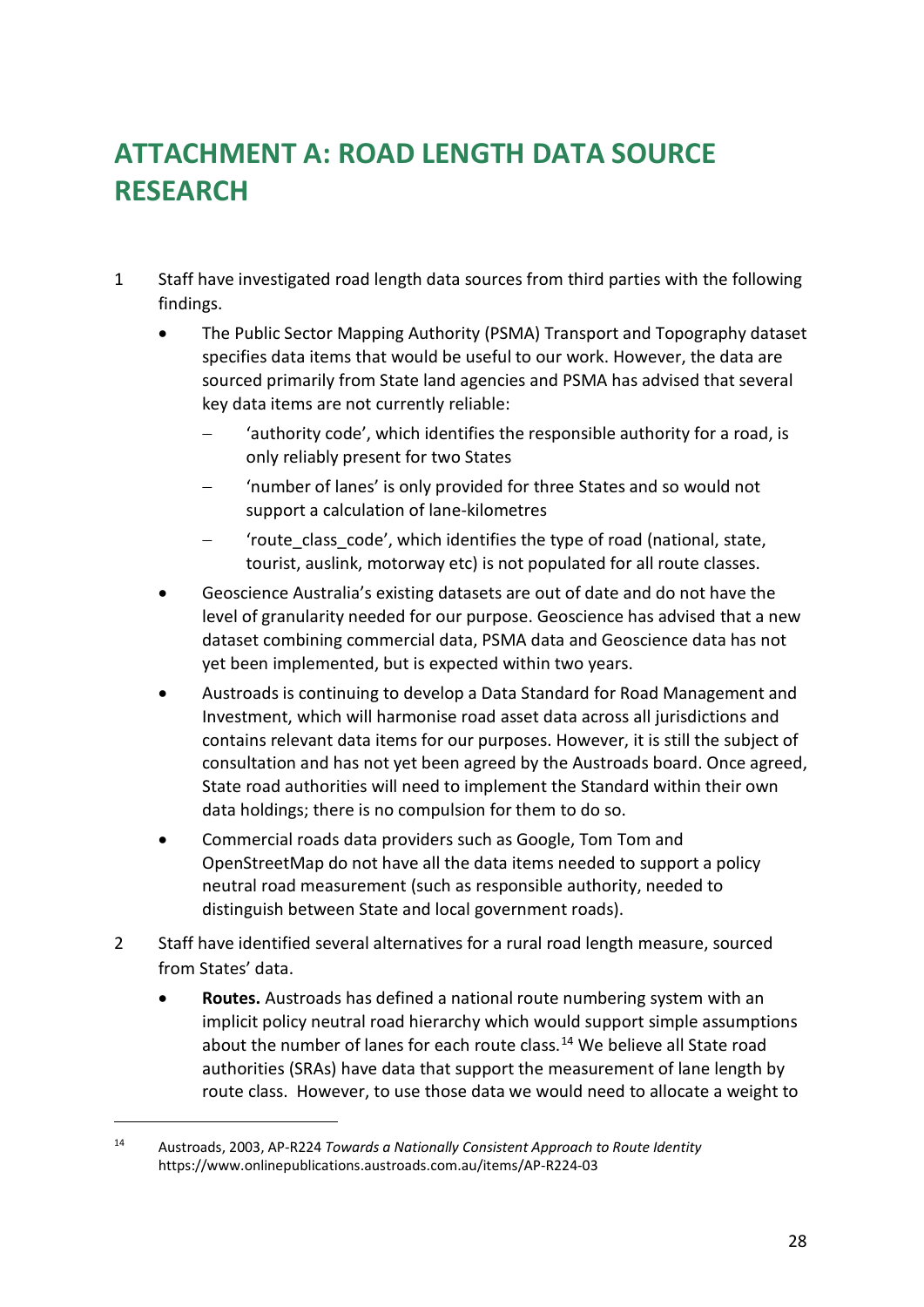the different route classes to derive a weighted rural road length. Furthermore, State Roads Tasmania has advised that its use of the route numbering system does not reflect a functional classification (that is, the route classes are more for tourist interest than reflective of the different route classes). We would need to confirm with States whether they consider the data to be appropriate for our purpose and then determine appropriate weights for the four route classes.

- **SRA geospatial data.** SRAs have advised that they all maintain geospatial road datasets of their State controlled road networks. They also maintain road asset datasets which are either part of the main geospatial datasets or can be linked to them, which include road attributes such as 'number of lanes' and 'surface type'. We have reviewed the data of States and compared their networks with the synthetic network used in the 2015 Review, with the following findings.
	- There are no obvious common criteria applied to include roads or localities within the State road network, suggesting that policy remains an influence.
	- States commonly include roads connecting localities with a population lower than the current synthetic network's threshold of 400.
	- There are localities of more than 400 people not connected in the State networks, which are connected in the synthetic network.[15](#page-31-0) In several cases, this appears to occur where the localities are in remote or very remote locations.
	- The synthetic network frequently uses roads managed by local governments rather than State-controlled roads to make connections between localities. These roads are generally substitutes for the State roads, rather than additional connections.
	- We conclude that it is theoretically possible to apply the current rural road measurement algorithm to States' geospatial data to derive lane length (that is, in lane-kilometres) by surface type (that is, sealed/unsealed). This would create a policy neutral rural road length measure that accounts for road width (number of lanes) and surface type, that could replace the current measure based on Mapinfo data. Since States appear to connect localities with fewer than 400 people and the ABS defines localities as being of population 200 or more, it may be appropriate to use this threshold for including localities in the spatial road measurement.
- **State reported lane length measure.** If the Commission was convinced that policy was not a significant influence on the length of State controlled road

<span id="page-31-0"></span><sup>&</sup>lt;sup>15</sup> These include: Bamaga on Cape York and Hideaway Bay in Queensland, Balgo in Western Australia, and Pukatja and Amata in South Australia.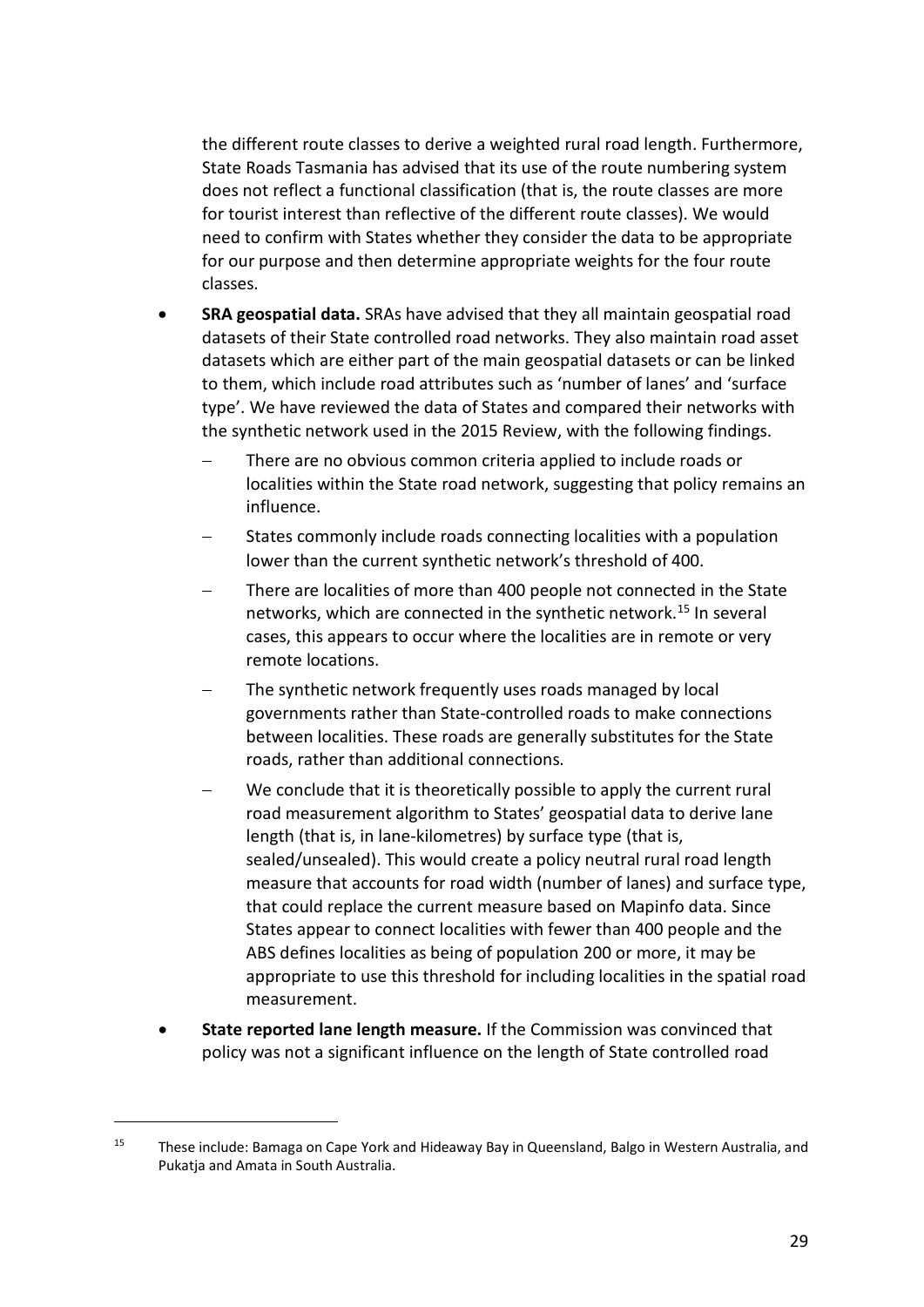networks, then State reported lane lengths could be used in the assessment – in lane-kilometres by sealed/unsealed.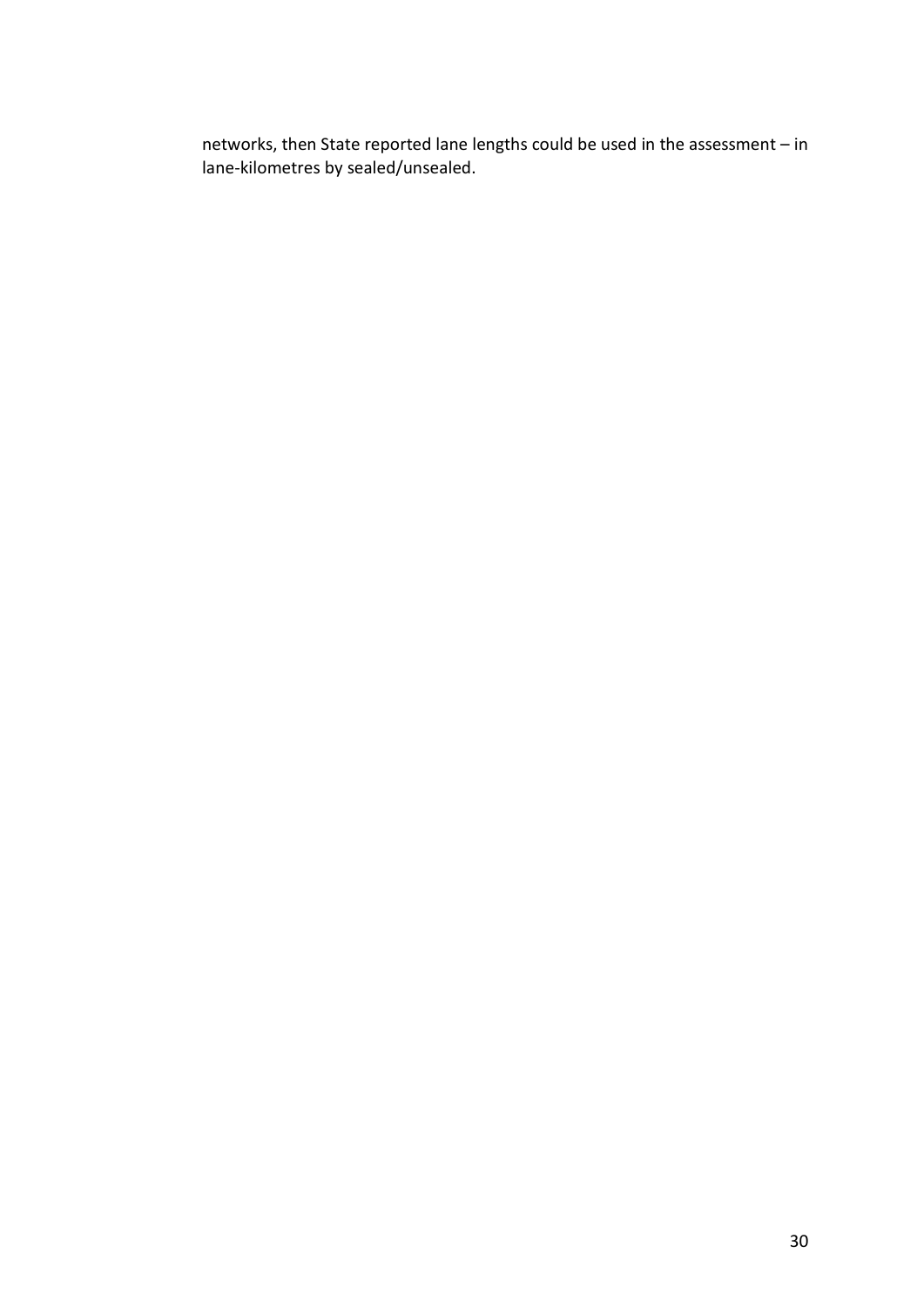# <span id="page-33-0"></span>**ATTACHMENT B: AUSTROADS ROAD ASSET DATA STANDARD – DRAFT PRIORITY HARMONISATION SUBSET**

| Group                              | Reference | Name                                            |
|------------------------------------|-----------|-------------------------------------------------|
| Identification                     | 8.13.2    | Restriction type                                |
|                                    | 8.13.3    | Restriction reason                              |
|                                    | 8.13.4    | User group restriction applies to               |
|                                    | 8.13.5    | Restriction unit                                |
| <b>Functional Classification</b>   | 8.2.1     | <b>Functional Classification</b>                |
| <b>Subjective Condition</b>        | 8.4.2     | Subjective condition survey date-time           |
| <b>Visually Assessed Condition</b> | 8.4.4     | Visual assessed condition                       |
|                                    | 8.4.9     | Visual cracking area                            |
|                                    | 8.4.10    | Visual measured rutting                         |
| Pavement - Cracking                | 8.4.12    | All cracking extent                             |
|                                    | 8.4.20    | Cracking survey date-time                       |
| Pavement - Deflection              | 8.4.22    | Deflection testing vehicle                      |
|                                    | 8.4.23    | Pavement deflection d0                          |
|                                    | 8.4.31    | Deflection survey date-time                     |
| Pavement - Roughness               | 8.4.33    | Lane roughness quarter car                      |
|                                    | 8.4.34    | Inner wheel path roughness                      |
|                                    | 8.4.35    | Outer wheel path roughness                      |
|                                    | 8.4.36    | Roughness survey date-time                      |
| Pavement - Rutting                 | 8.4.39    | Rut depth inner                                 |
|                                    | 8.4.50    | Rut depth outer                                 |
|                                    | 8.4.61    | Rutting survey date-time                        |
| Pavement Surface - Texture         | 8.4.74    | MPD Pavement texture inner wheel path           |
|                                    | 8.4.75    | MPD Pavement texture outer wheel path           |
|                                    | 8.4.76    | MPD Pavement texture between wheel path         |
|                                    | 8.4.77    | Texture survey date-time                        |
| <b>Bridge</b>                      | 8.4.79    | Bridge condition state 1                        |
|                                    | 8.4.80    | Bridge condition state 2                        |
|                                    | 8.4.81    | Bridge condition state 3                        |
|                                    | 8.4.82    | Bridge condition state 4                        |
|                                    | 8.4.83    | Bridge condition state overall                  |
|                                    | 8.4.84    | Bridge survey date-time                         |
| <b>Traffic Growth</b>              | 8.5.8     | Annual growth (% / year) of all vehicle classes |
|                                    | 8.5.11    | Annual growth (% / year) of all heavy vehicles  |
| All - A General                    | 8.3.0.1   | Unique asset identifier                         |
|                                    | 8.3.0.2   | Asset class                                     |
|                                    | 8.3.0.14  | Design life                                     |
|                                    | 8.3.0.4   | Owner of the asset                              |
| All - B Valuation                  | 8.3.0.15  | Construction date                               |
|                                    | 8.3.0.16  | Construction cost                               |
|                                    | 8.3.0.17  | Operation status                                |
|                                    | 8.3.0.19  | Valuation type                                  |
|                                    | 8.3.0.20  | Assessed cost in Australian/New Zealand Dollars |
|                                    | 8.3.0.22  | Valuation year                                  |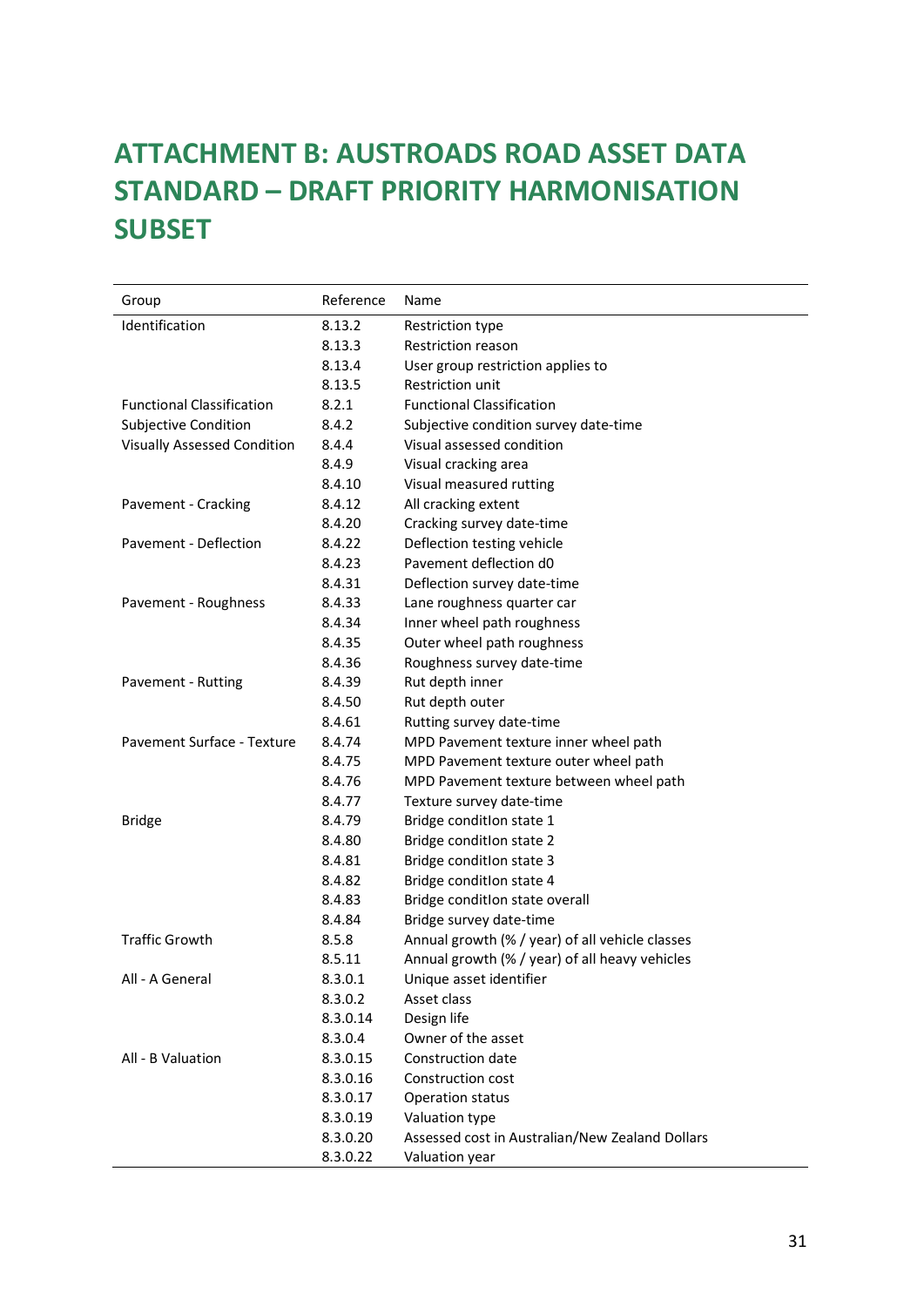| Group                         | Reference        | Name                                                                         |
|-------------------------------|------------------|------------------------------------------------------------------------------|
|                               | 8.3.0.21         | Unit cost                                                                    |
| <b>Bridge Major Culvert</b>   | 8.3.3.6          | Deck material                                                                |
|                               | 8.3.3.21         | Feature structure type                                                       |
|                               | 8.3.3.23         | Length                                                                       |
|                               | 8.3.3.24         | Width                                                                        |
|                               | 8.3.3.26         | Vehicular load limit                                                         |
| <b>Pavement All</b>           | 8.3.14.3         | Chainage at start of street segment                                          |
|                               | 8.3.14.4         | Chainage at end of street segment                                            |
| <b>Pavement Surfacing All</b> | 8.3.15.5         | Road surface status                                                          |
|                               | 8.3.15.6         | Year of current surface installation                                         |
| <b>Pavement Surfacing</b>     | 8.3.15.13        | Surfacing material type                                                      |
| Tunnels                       | 8.3.31.1         | Left tunnel width                                                            |
|                               | 8.3.31.2         | Right tunnel width                                                           |
|                               | 8.3.31.3         | Tunnel length                                                                |
|                               | 8.3.31.4         | <b>Tunnel services</b>                                                       |
|                               | 8.3.31.6         | Maximum trafficable height                                                   |
| Point                         | 7.1.1.2          | Location distance                                                            |
|                               | 7.1.1.7          | X coordinate                                                                 |
|                               | 7.1.1.8          | Y coordinate                                                                 |
|                               | 7.1.1.9          | Z coordinate                                                                 |
| Polyline                      | 7.1.2.11         | Vertical datum                                                               |
|                               | 7.1.2.12         | X coordinate start                                                           |
|                               | 7.1.2.13         | Y coordinate start                                                           |
|                               | 7.1.2.14         | Y coordinate end                                                             |
|                               | 7.1.2.15         | X coordinate end                                                             |
|                               | 7.1.2.16         | Z coordinate start                                                           |
|                               | 7.1.2.17         | Z coordinate end                                                             |
| Polygon                       | 7.1.3.11         | Vertical datum                                                               |
| Network                       | 8.1.1            | Network name                                                                 |
| Node                          | 8.1.2            | Node ID                                                                      |
|                               | 8.1.3            | X coordinate start node                                                      |
|                               | 8.1.4            | Y coordinate start node                                                      |
|                               | 8.1.5            | Z coordinate start node                                                      |
|                               | 8.1.6            | X coordinate end node                                                        |
|                               | 8.1.7            | Y coordinate end node                                                        |
|                               | 8.1.8            | Z coordinate end node                                                        |
| Road                          | 8.1.12           | Road ID                                                                      |
|                               | 8.1.13           | Road name                                                                    |
|                               | 8.1.14           | Road Length                                                                  |
|                               | 8.1.15           | Lane kilometre length                                                        |
|                               | 8.1.17           | Number of bridge structures                                                  |
|                               | 8.1.18           | Number of major culvert structures                                           |
| Link Section                  | 8.1.19           | Link section ID                                                              |
|                               | 8.1.20           | Link section start displacement                                              |
|                               | 8.1.21           | Link section end displacement                                                |
|                               | 8.1.22           | Link section length                                                          |
|                               |                  |                                                                              |
|                               |                  |                                                                              |
|                               | 8.1.23           | Link section average width                                                   |
|                               | 8.1.27           | Number of lanes left of centreline                                           |
| Link Section                  | 8.1.28<br>8.1.29 | Number of lanes right of centreline<br>Average lane width left of centreline |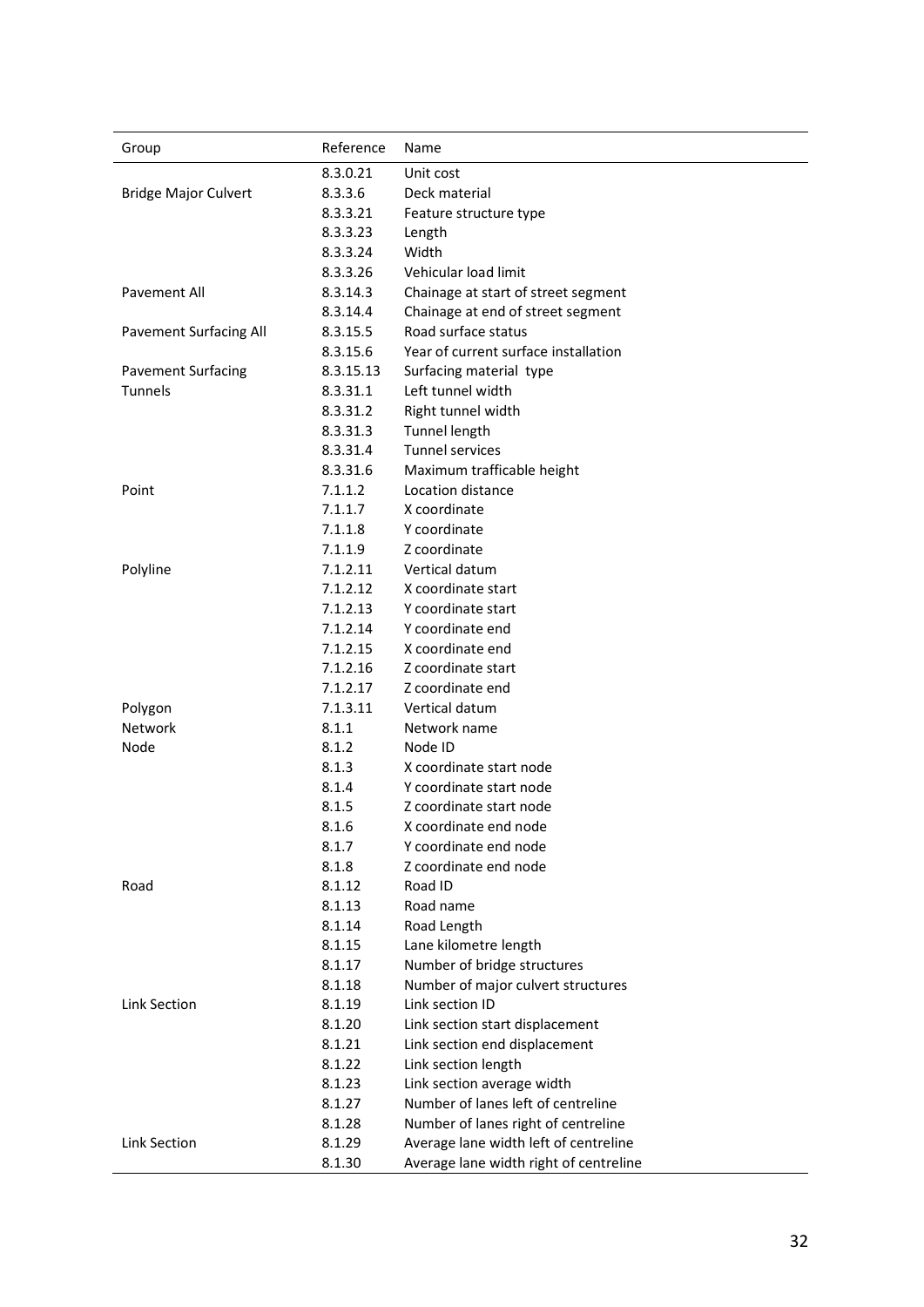| Group                       | Reference | Name                                                  |
|-----------------------------|-----------|-------------------------------------------------------|
|                             | 8.1.31    | Separate link sections for traffic flow direction     |
|                             | 8.1.32    | Traffic flow direction                                |
|                             | 8.1.33    | <b>Traffic setting</b>                                |
|                             | 8.1.34    | Type of pavement construction                         |
|                             | 8.1.35    | Ownership organisation                                |
| Asset Life                  | 8.10.8    | Design life                                           |
|                             | 8.10.15   | Asset age                                             |
|                             | 8.10.9    | Useful life assessed                                  |
|                             | 8.10.16   | Remaining life assessed                               |
| Output                      | 8.10.19   | Resurfacing coverage across total network             |
|                             | 8.10.20   | Resheeting coverage across unsealed network           |
|                             | 8.10.21   | Resurfacing coverage across sealed network            |
|                             | 8.10.22   | Spray seal resurfacing coverage across sealed network |
|                             | 8.10.23   | Asphalt resurfacing coverage across sealed network    |
|                             | 8.10.24   | Pavement rehabilitation network coverage              |
|                             | 8.10.25   | Major structures replaced                             |
|                             | 8.10.26   | <b>Bridges replaced</b>                               |
|                             | 8.10.27   | Major culverts replaced                               |
| Investment                  | 8.11.11   | Total capital spend                                   |
|                             | 8.11.12   | Capital spend - Upgrade and expansion                 |
|                             | 8.11.13   | Capital spend - Renewals                              |
|                             | 8.11.14   | Total recurrent spend                                 |
|                             | 8.11.15   | Recurrent spend - Maintenance                         |
|                             | 8.11.16   | Recurrent spend - Operations                          |
| <b>Traffic volumes</b>      | 8.6.12    | Average annual daily traffic                          |
|                             | 8.6.26    | Percentage of aadt classified as heavy vehicles       |
| <b>FWP</b>                  | 8.14.1    | Forward works program category                        |
|                             | 8.14.2    | Forward works program treatment reason                |
|                             | 8.14.3    | Planned forward work treatment start year             |
|                             | 8.14.4    | Forward works program treatment location start        |
|                             | 8.14.5    | Forward works program treatment location end          |
|                             | 8.14.7    | Forward work program intervention threshold           |
|                             | 8.14.8    | Forward works treatment estimated cost                |
|                             | 8.14.9    | Planned forward treatment end year                    |
| Maintenance                 | 8.14.11   | Defect description                                    |
|                             | 8.14.12   | Status of work                                        |
|                             | 8.14.14   | Work quantity                                         |
|                             | 8.14.16   | Maintenance paid amount                               |
|                             | 8.14.28   | Activity group                                        |
|                             | 8.14.29   | Work activity                                         |
| Population                  | 8.5.3     | Population                                            |
| Road Use                    | 8.5.6     | Equivalent standard axles kilometres                  |
|                             | 8.5.5     | Gross vehicle mass kilometres                         |
|                             | 8.5.7     | Passenger car unit equivalent kilometres              |
|                             | 8.5.4     | Vehicle kilometers travelled                          |
| <b>Bridge Major Culvert</b> | 8.3.3.17  | Cell type for major culvert                           |
|                             | 8.3.3.20  | Number of spans or cells                              |
|                             |           | Structure unique identifier                           |
| Pavement Layers             | 8.3.14.13 | Layer material                                        |
|                             | 8.3.14.18 | Layer width                                           |
| Pavement General            | 8.3.14.5  | Centreline segment length                             |